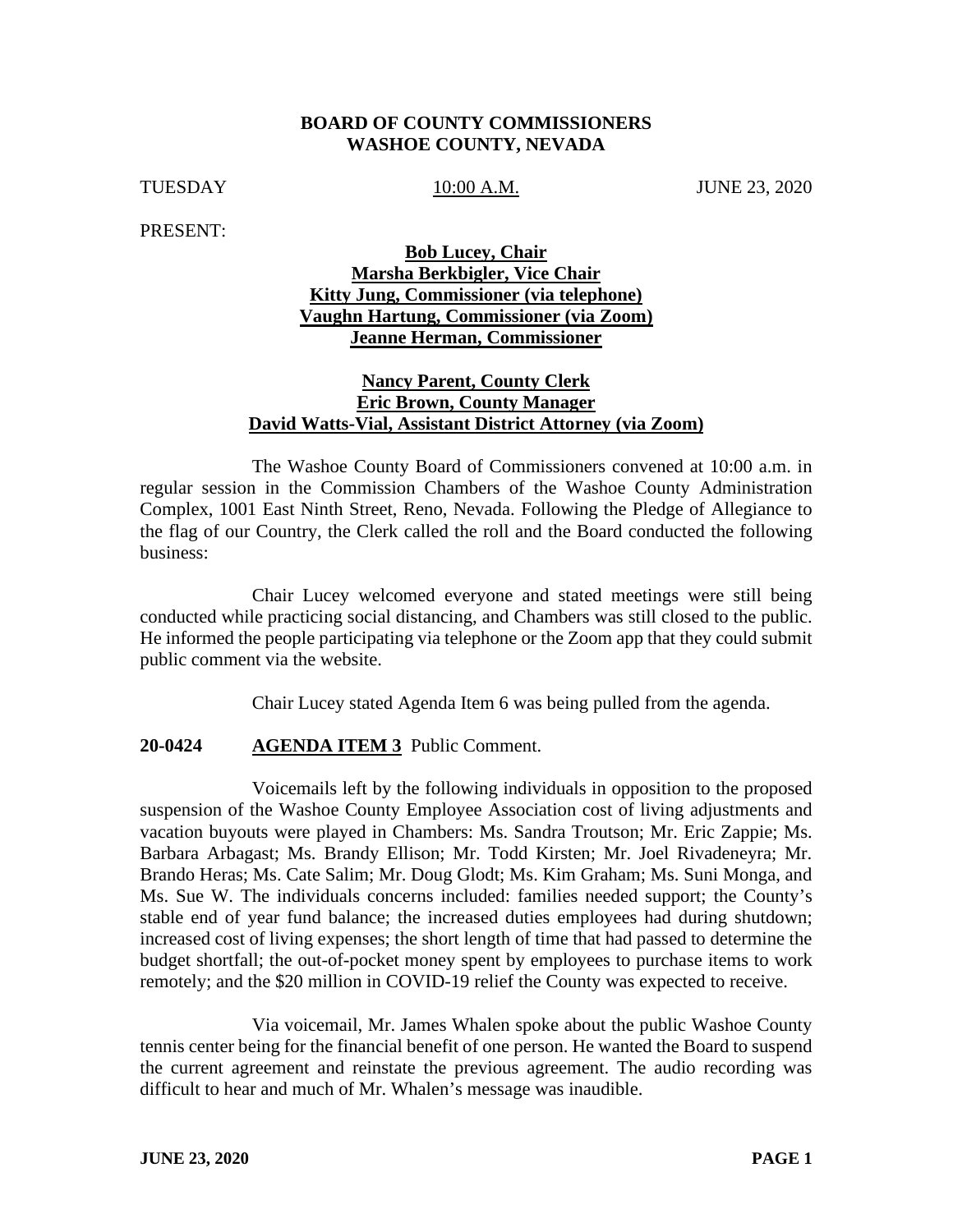County Clerk Nancy Parent read an email submitted by Ms. Tammy Holt-Still, which expressed concern about a lack of Sheriff's presence in the north valleys. She thought issues concerning speeding, illegal passing, and excessive noise were not being addressed by law enforcement. She brought up a vehicle shooting incident in Lemmon Valley that was reported to the Washoe County Sheriff's Office. Lemmon Drive was the responsibility of the City of Reno, but she indicated they were not doing their job in Lemmon Valley. She opined the flooding in Lemmon Valley was ignored until the Governor forced proactive work, even though many properties were damaged. She did not want lives to be lost.

Ms. Parent read an email from Ms. Wendy Pitts concerning her attempts to contact District Attorney Chris Hicks to press cyber-stalking charges, but she received no response. She requested the Board of County Commissioners direct the District Attorney to investigate and file felony charges on her behalf if it was confirmed that cyber-stalking, mob intimidation, and harassment occurred towards her by Washoe County management. She wrote she would request an investigation by the US Attorney's Office if no action was taken by the District Attorney's Office.

# **20-0425 AGENDA ITEM 4** Announcements/Reports.

County Manager Eric Brown stated one item in the Consent Agenda was the reopening of the Wildcreek Golf Course. He noted it closed shortly after the COVID-19 crisis began. He indicated he was working with Mike Mazzaferri and his staff, who ran the Sierra Sage Golf Course, and Assistant County Manager Dave Solaro to get the course back open; he thanked them for their efforts.

Commissioner Hartung thanked staff for getting Wildcreek Golf Course back open. He thought it was a great facility and hoped it would be successful. He acknowledged the Regional Transportation Commission (RTC) was extending a route north to Desert Skies Middle School, with access to the Family Resource Center; this would coincide with the opening of school. He thanked the RTC for pushing the FlexRIDE route boundaries into the Spanish Springs valley. He was grateful to the RTC for getting bus service to the area after so many years of him asking.

Commissioner Herman said there were other crimes being committed in the north valleys in addition to the shooting that Tammy Holt-Still brought up. She spoke about a retired couple whose house was flooded so they were living in a recreational vehicle on a neighbor's property. Because their property was not occupied, she noted, people had broken into their structures. She stated she was trying to raise funds to have the house elevated and any help would be appreciated.

# **CONSENT AGENDA ITEMS** – **5A THROUGH 5J**

**20-0426 5A** Approval of minutes for the Board of County Commissioners' regular meetings of May 12, 2020, May 19, 2020, and May 26, 2020. Clerk. (All Commission Districts.)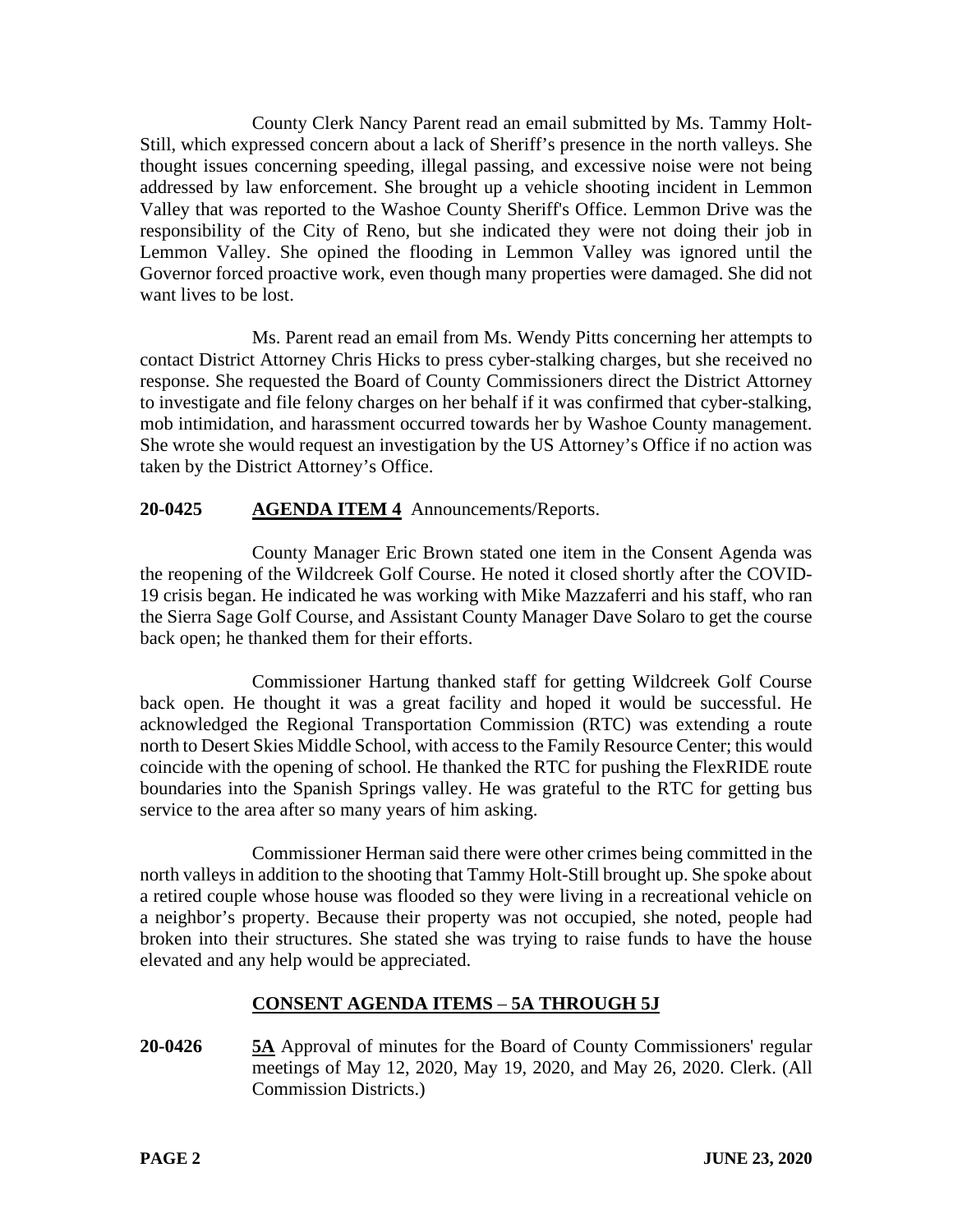- **20-0427 5B** Acknowledge receipt of annual report of projected expenditures for the Account for the Acquisition and Improvement of Technology in the Office of the County Assessor for FY 2020/2021. Assessor. (All Commission Districts.)
- **20-0428 5C1** Recommendation to approve Amendment #3 to Agreement regarding November 2000 Parks, Trails and Open Space Bonds-Lake Tahoe Bike Path Project [Parks-WC-1] for Phase 4 of the Lake Tahoe Bike Path Project between Washoe County and Tahoe Transportation District to extend the end term from June 30, 2020 to June 30, 2021 [no fiscal impact]; and authorize Assistant County Manager [Dave Solaro] to execute the Amendment #3 and all appropriate Tahoe Transportation District related agreements and documents. Community Services. (Commission District 1.)
- **20-0429 5C2** Recommendation to accept grant funding [\$20,049.71 with no County match] for Fiscal Year 2020 from the USDA Forest Service, received under the Secure Rural Schools and Community Self-Determination Act of 2000 (SRS Act) for the benefit of public schools and roads within Washoe County; and direct the Comptroller's Office to make the necessary budget amendments. Community Services. (All Commission Districts.)
- **20-0430 5C3** Recommendation to approve and enter a Professional Management Services Agreement with MAZZ Golf Management to operate and maintain Wildcreek Golf Course commencing June 23, 2020 through November 15, 2020, for the operation, management and maintenance of the Wildcreek Golf Course. Washoe County will pay for the utilities and one part-time irrigation specialist which is the cost to Washoe County for maintenance and upkeep of the asset without golf operation, and the Parties will split one-half of any profits. Community Services. (Commission District 3.)
- **20-0431 5D** Recommendation for the Board of County Commissioners to acknowledge the grant award from the Nevada Administrative Office of the Courts in the amount of [\$24,000, no match required], for the purpose of purchasing conferencing equipment for the term of 05/01/2020 to 09/30/2020 and if acknowledged, direct the Comptroller's office to make the appropriate budget amendments. District Court. (All Commission Districts.)
- **20-0432 5E1** Recommendation to approve budget amendments totaling an increase of [\$34,325.00] in both revenue and expense to the FY20 Public Health/Hospital Preparedness COVID-19 response grant retroactive to January 20, 2020 through June 20, 2021 and if approved, direct the Comptroller's office to make the appropriate budget amendments. Health District. (All Commission Districts.)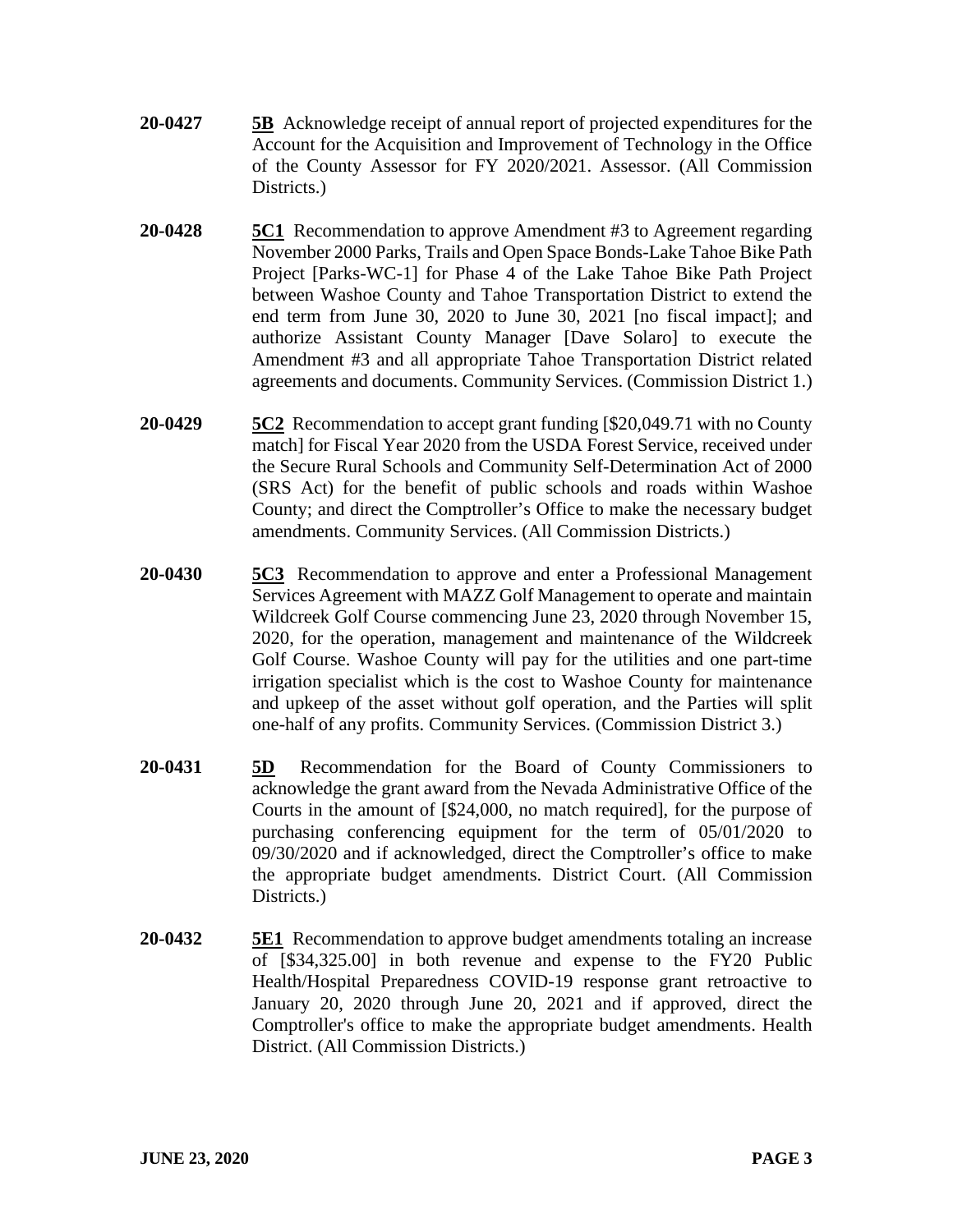- **20-0433 5E2** Recommendation to approve purchases in the approximate amount of [\$118,000.00] from Merck Sharp & Dohme Corporation for vaccine in support of clinic operations on behalf of the Community and Clinical Health Services Division of the Washoe County Health District. (All Commission Districts.
- **20-0434 5F** Recommendation to approve an Interlocal Contract between the Washoe County Health District and Washoe County through its Department of Juvenile Services to provide consultative and clinical services, Tuberculosis (TB) testing and Sexually Transmitted Disease (STD)/TB treatment medications for Wittenberg juveniles for the period upon ratification by the governing parties through June 30, 2021 with automatic renewal for two successive one-year periods for a total of three years on the same terms; if approved, authorize the Chair to execute the Agreement. Juvenile Services. (Commission Districts.)
- **20-0435 5G1** Recommendation for the Board of County Commissioners to adopt the 2020 Washoe Regional Emergency Operations Plan (REOP), and authorize the County Emergency Manager to update the plan as necessary, and if adopted authorize the County Commission Chairman to execute a Resolution to promulgate the plan. Manager's Office. (All Commission Districts.)
- **20-0436 5G2** Recommendation to acknowledge receipt of the operational audit completed for the Human Services Agency from the Internal Audit Division. Manager's Office. (All Commission Districts.)
- **20-0437 5G3** Recommendation to acknowledge receipt of the audit completed for the Cash Control Audit - Phase One from the Internal Audit Division. Manager's Office. (All Commission Districts.)
- **20-0438 5G4** Recommendation to approve cross-fund appropriation transfers to move funds for the Silver State Grants Conference [in the amount of \$17,000] to a restricted fund to be used for a future grants conference and training. Manager's Office. (All Commission Districts.)
- **20-0439 5G5** Recommendation to approve the Professional Services Agreement for Video Broadcasting and Production Services to SoSu TV, not to exceed amount [\$132,000] for FY21 and optional services not to exceed [\$5,000] annually, unless approved by the County Manager. Manager's Office. (All Commission Districts.)
- **20-0440 5H1** Recommendation to accept the BJA FY 20 Coronavirus Emergency Supplemental Funding Program funding [amount not to exceed \$36,862.00, no County match required] as administered through the United States Department of Justice Bureau of Justice Assistance to be used to support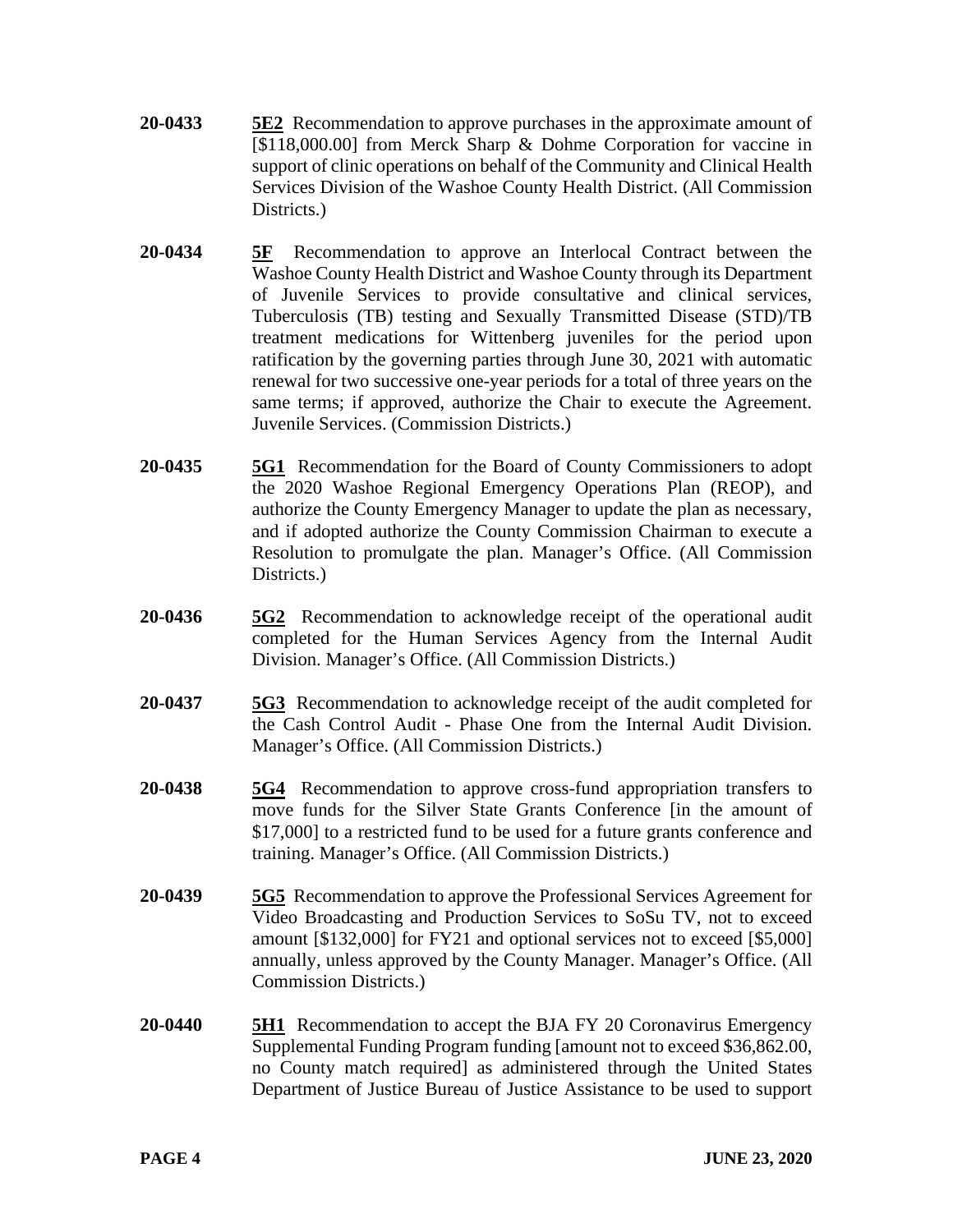Coronavirus Emergency activities within the Washoe County Regional Detention Facility, for the retroactive grant period of January 20, 2020 - January 31, 2022, and if approved authorize Sheriff Balaam to execute grant award documentation, and direct Comptroller's Office to make the necessary budget amendments. Sheriff. (All Commission Districts.)

- **20-0441 5H2** Recommendation to accept Overdose Detection and Mapping Application Program (ODMAP) funding [amount not to exceed \$65,000.00, no County match required] from the Bureau of Justice Assistance as administered through the Nevada Attorney General's Office to be used to support statewide adoption of ODMAP as well as the development of highly coordinated public safety, behavioral health and public health responses to the data, focusing on hot spots and trends of concern within Washoe County, for the retroactive grant period of May 1, 2020 - June 30, 2021, and if approved, authorize Sheriff Balaam to execute grant award documentation and direct Comptroller's Office to make the necessary budget amendments. Sheriff. (All Commission Districts.)
- **20-0442 5J** Recommendation to accept a one-time donation of gloves [value of \$100.00] from Sean Coleman to be used by Washoe County Treasurer's Office staff. Treasurer's Office. (All Commission Districts.)

There was no public comment on the Consent Agenda Items listed above.

On motion by Vice Chair Berkbigler, seconded by Commissioner Herman, which motion duly carried on a 5-0 vote, it was ordered that Consent Agenda Items 5A through 5J be approved. Any and all Resolutions or Interlocal Agreements pertinent to Consent Agenda Items 5A through 5J are attached hereto and made a part of the minutes thereof.

# **BLOCK VOTE – 8 THROUGH 20**

**20-0443 AGENDA ITEM 8** Recommendation to accept and ratify the Washoe County Regional Communication System P25 Radio System Interlocal Agreement which establishes an operational and management structure that provides the opportunity for signing agencies to participate in the ongoing governance, administration and management of the P25 Radio System; and a framework to allocate costs of the system to signing agencies proportionate to their use of the system; and, as required by the agreement, pay into the Washoe County Regional Communication System fund [\$4,550,927.10] over fifteen years, [\$303,395.14] annually; and Operations and Maintenance fees totaling [\$335,623.98] for Fiscal Year 2020-2021. Technology Services. (All Commission Districts.)

There was no response to the call for public comment.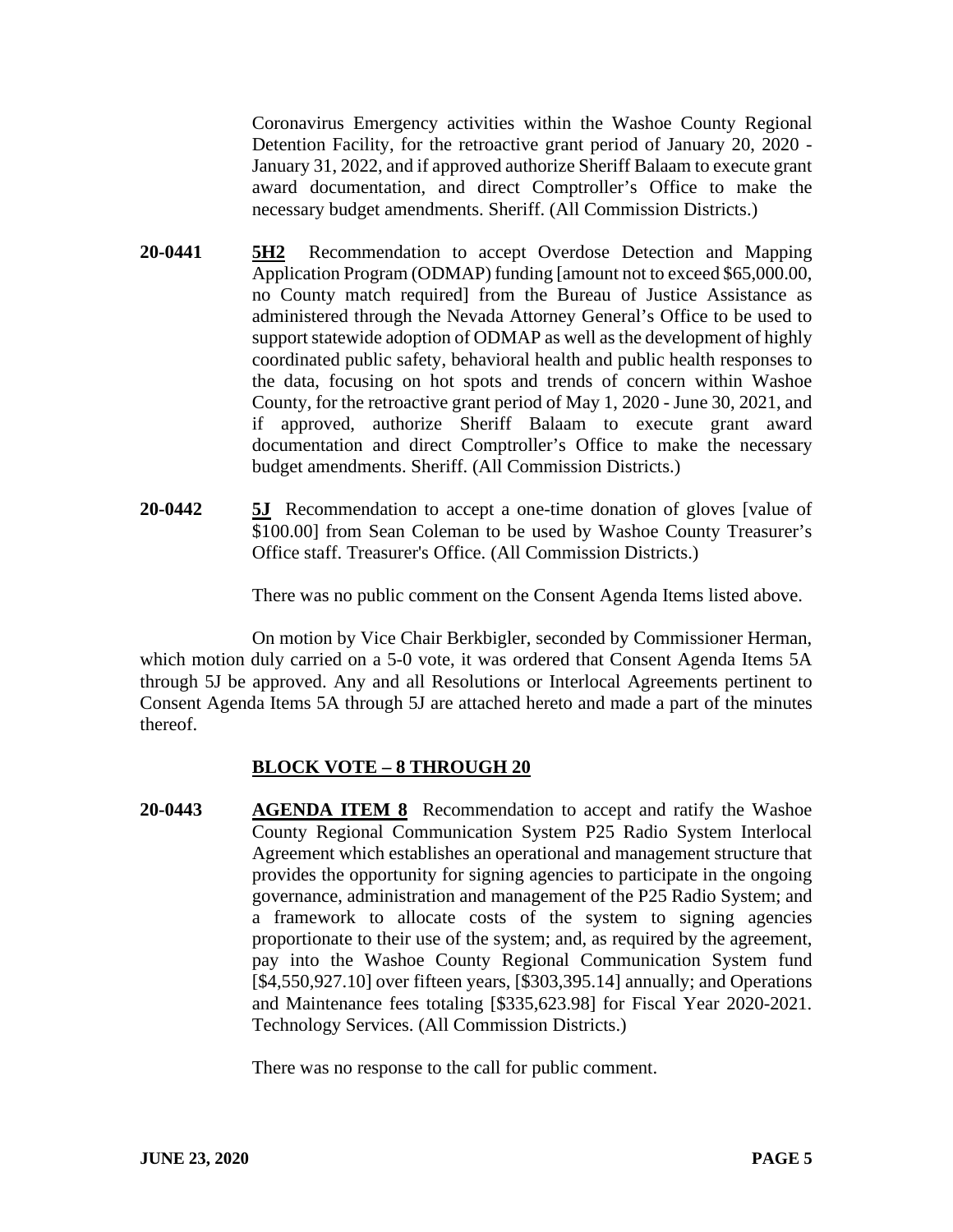On motion by Vice Chair Berkbigler, seconded by Commissioner Herman, which motion duly carried on a 5-0 vote, it was ordered that Agenda Item 8 be accepted and ratified. The Interlocal Agreement for same is attached hereto and made a part of the minutes thereof.

**20-0444 AGENDA ITEM 9** Recommendation to 1) approve roll change requests, pursuant to NRS 361.765 and/or NRS 361.768, for errors discovered on the 2016/2017, 2017/2018, 2018/2019 and 2019/2020 secured and unsecured tax rolls 2) authorize Chair to execute the changes described in Exhibits A and B and 3) direct the Washoe County Treasurer to correct the error(s). [cumulative amount of decrease to all taxing entities \$188,290.12]. Assessor. (All Commission Districts.)

There was no response to the call for public comment.

On motion by Vice Chair Berkbigler, seconded by Commissioner Herman, which motion duly carried on a 5-0 vote, it was ordered that Agenda Item 9 be approved, authorized, and directed.

**20-0445 AGENDA ITEM 10** Recommendation to authorize the Comptroller to renew the Excess Liability Insurance Policy with Peleus Insurance Company for [\$213,812] effective July 1, 2020 and authorize the Comptroller's Office to sign the applications and agreements necessary to bind coverage, with funding from the Risk Management Fund. Comptroller. (All Commission Districts.)

There was no response to the call for public comment.

On motion by Vice Chair Berkbigler, seconded by Commissioner Herman, which motion duly carried on a 5-0 vote, it was ordered that Agenda Item 10 be authorized.

**20-0446 AGENDA ITEM 11** Recommendation to authorize the Comptroller to renew the Excess Workers' Compensation Insurance Policy with Safety National for the second year of a two-year term with an annual premium installment of [\$283,130] and the Property, Boiler & Machinery, Cyber Liability and Pollution Liability Insurance Policy with the Public Entity Property Insurance Program for one year at a premium not to exceed [\$794,080], effective July 1, 2020 and authorize the Comptroller's Office to sign the applications and agreements necessary to bind coverage, funding from the Risk Management Fund source. Comptroller. (All Commission Districts.

There was no response to the call for public comment.

On motion by Vice Chair Berkbigler, seconded by Commissioner Herman, which motion duly carried on a 5-0 vote, it was ordered that Agenda Item 11 be authorized.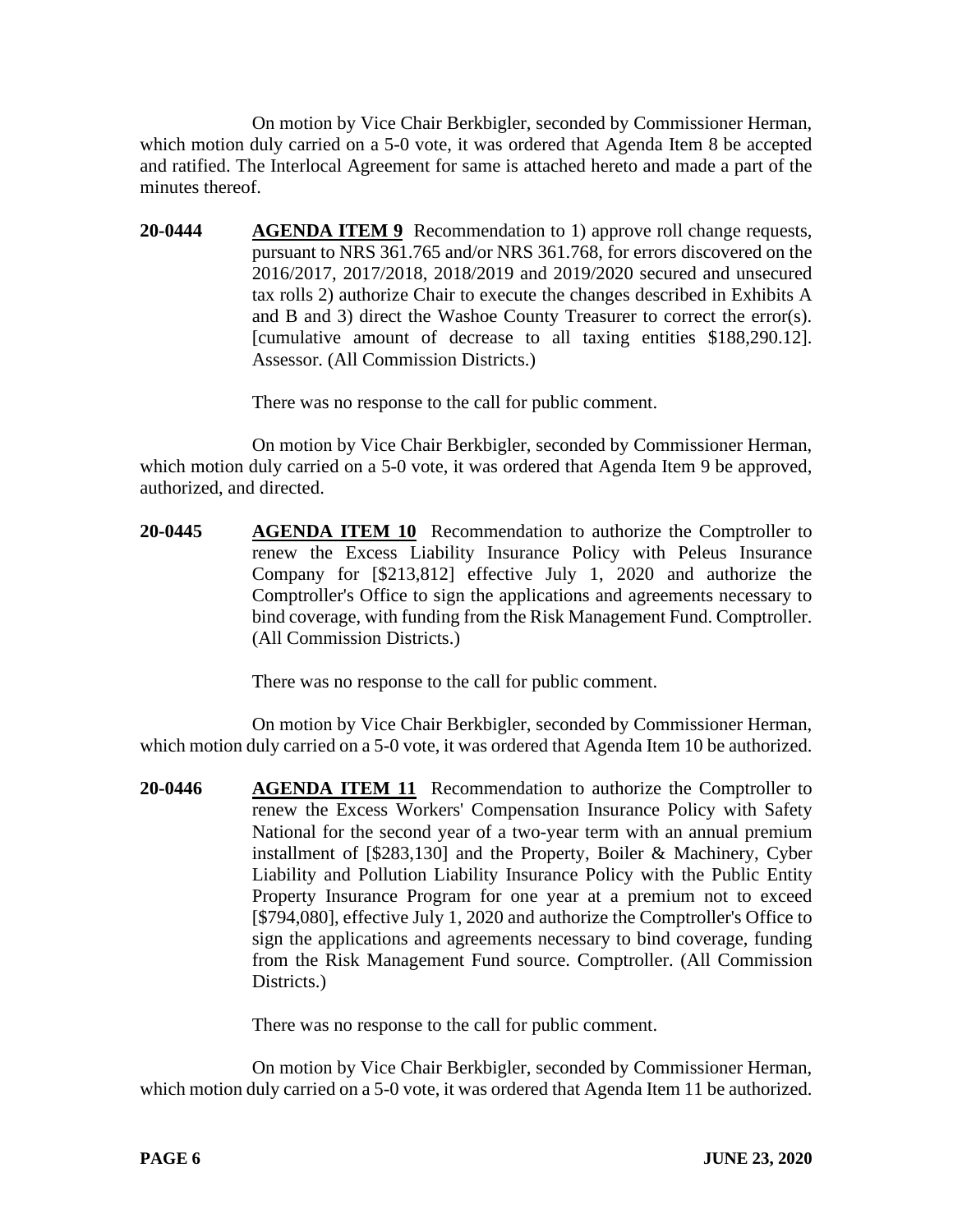**20-0447 AGENDA ITEM 12** Recommendation to approve an Agreement for Professional Engineering Services between Washoe County and Carollo to provide construction management and bidding services for Pleasant Valley Interceptor Reach 3 and Pleasant Valley Lift Station Construction Management Services within the South Truckee Meadows Water Reclamation Facility service territory [\$1,873,241]. Community Services. (Commission District 2.)

There was no response to the call for public comment.

On motion by Vice Chair Berkbigler, seconded by Commissioner Herman, which motion duly carried on a 5-0 vote, it was ordered that Agenda Item 12 be approved.

**20-0448 AGENDA ITEM 13** Recommendation to approve an Agreement for Professional Consulting Services between Farr West Engineering and Washoe County for engineering design services for the Hidden Valley Regional Park - Effluent Disposal Facility Phase I project [\$401,000]. Community Services. (Commission District 2.)

There was no response to the call for public comment.

On motion by Vice Chair Berkbigler, seconded by Commissioner Herman, which motion duly carried on a 5-0 vote, it was ordered that Agenda Item 13 be approved.

**20-0449 AGENDA ITEM 14** Recommendation to approve, pursuant to NRS 278.040 and on the recommendation of the Chair, the appointment of Patricia Phillips to the Washoe County Planning Commission representing At-Large South of the Truckee River (generally includes all areas of unincorporated Washoe County south of the Truckee River and includes Incline Village and Crystal Bay), to fill a term beginning on July 1, 2020, and ending on June 30, 2024, or until such time as Ms. Phillips no longer serves on the Planning Commission or a successor is appointed, whichever occurs first. Applicants include: James I. Barnes, Dereck S. Barrett, Adam R. Carmazzi, Daniel D. Carne, Thomas B. Courson, Michael Lefrancois, Keith Lockard, Art O'Connor, Erienne B. Overli, Patricia A. Phillips, D. Alexandra T. Profant, Joy Royston, Joseph H. Schulz, Dianne Stortz-Lintz. Community Services. (Commission Districts 1 and 2.)

There was no response to the call for public comment.

On motion by Vice Chair Berkbigler, seconded by Commissioner Herman, which motion duly carried on a 5-0 vote, it was ordered that Agenda Item 14 be approved.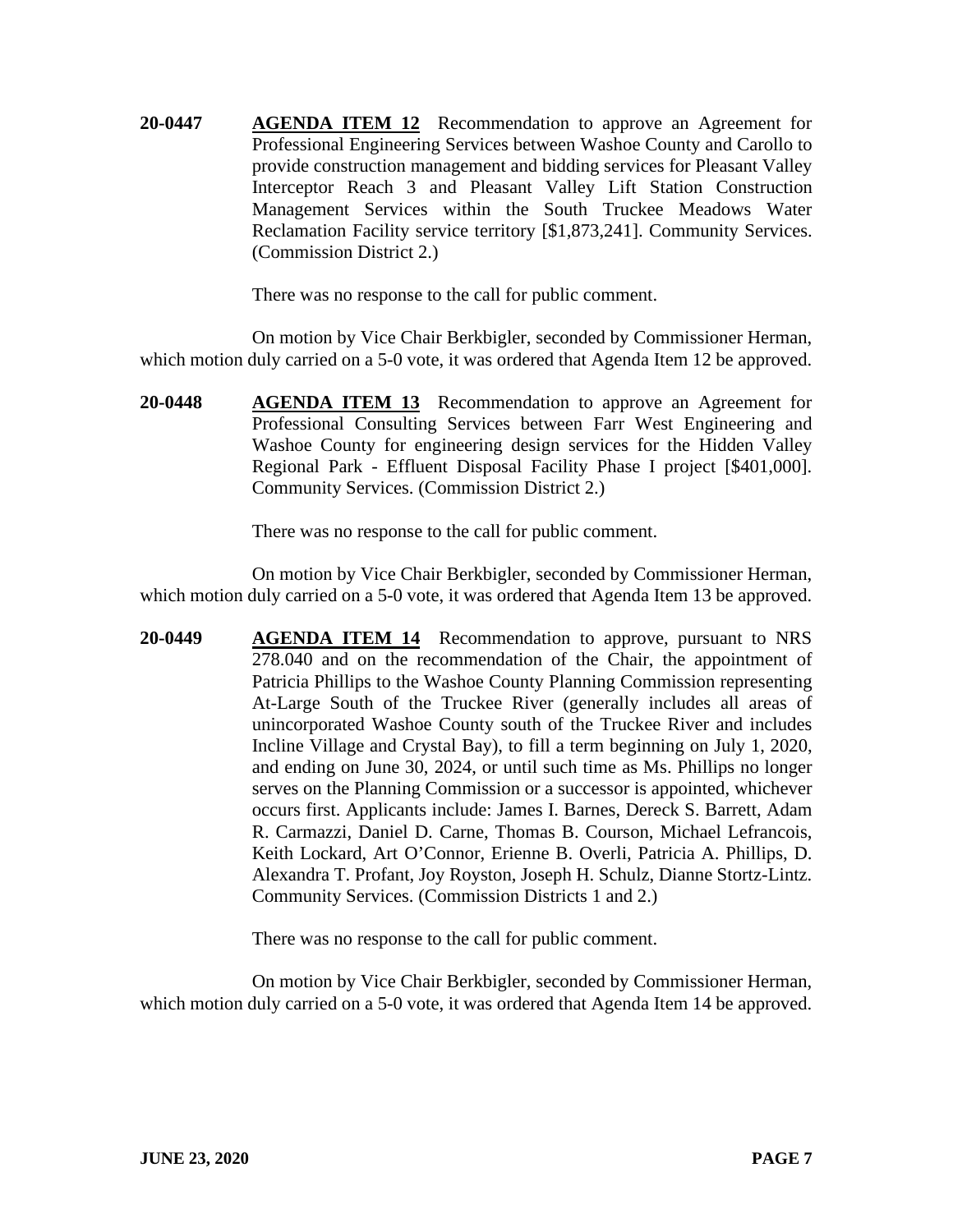**20-0450 AGENDA ITEM 15** Recommendation to approve the attached resolution to augment the Equipment Services Fund in the amount of [\$267,380] to increase Fiscal Year 2020 budget authority for various operating expenses; and direct the Comptroller to make the necessary budget amendments. Community Services. (All Commission Districts.)

There was no response to the call for public comment.

On motion by Vice Chair Berkbigler, seconded by Commissioner Herman, which motion duly carried on a 5-0 vote, it was ordered that Agenda Item 15 be approved and directed. The Resolution for same is attached hereto and made a part of the minutes thereof.

**20-0451 AGENDA ITEM 16** Recommendation to approve the asset reassignment of multiple vehicles from various Washoe County departments to the Equipment Services Fund; and direct the Comptroller's Office to make the appropriate asset adjustments [net \$280,267.68]. Community Services. (All Commission Districts.)

There was no response to the call for public comment.

On motion by Vice Chair Berkbigler, seconded by Commissioner Herman, which motion duly carried on a 5-0 vote, it was ordered that Agenda Item 16 be approved and directed.

**20-0452 AGENDA ITEM 17** Recommendation to approve budget amendments totaling an increase of (\$289,210.00) in expense to the FY20 Drug Court Expansion grant retroactive to July1, 2019 through June 30, 2020 and if approved, direct the Comptroller's office to make the appropriate budget amendments. District Court. (All Commission Districts.)

There was no response to the call for public comment.

On motion by Vice Chair Berkbigler, seconded by Commissioner Herman, which motion duly carried on a 5-0 vote, it was ordered that Agenda Item 17 be approved and directed.

**20-0453 AGENDA ITEM 18** Recommendation to acknowledge the grant award from the State of Nevada, Administrative Office of the Courts to the Second Judicial District Court, in the amount of [\$907,378.40] (no match required), to support the Specialty Court programs, effective July 1, 2020 through June 30, 2021. District Court. (All Commission Districts.)

There was no response to the call for public comment.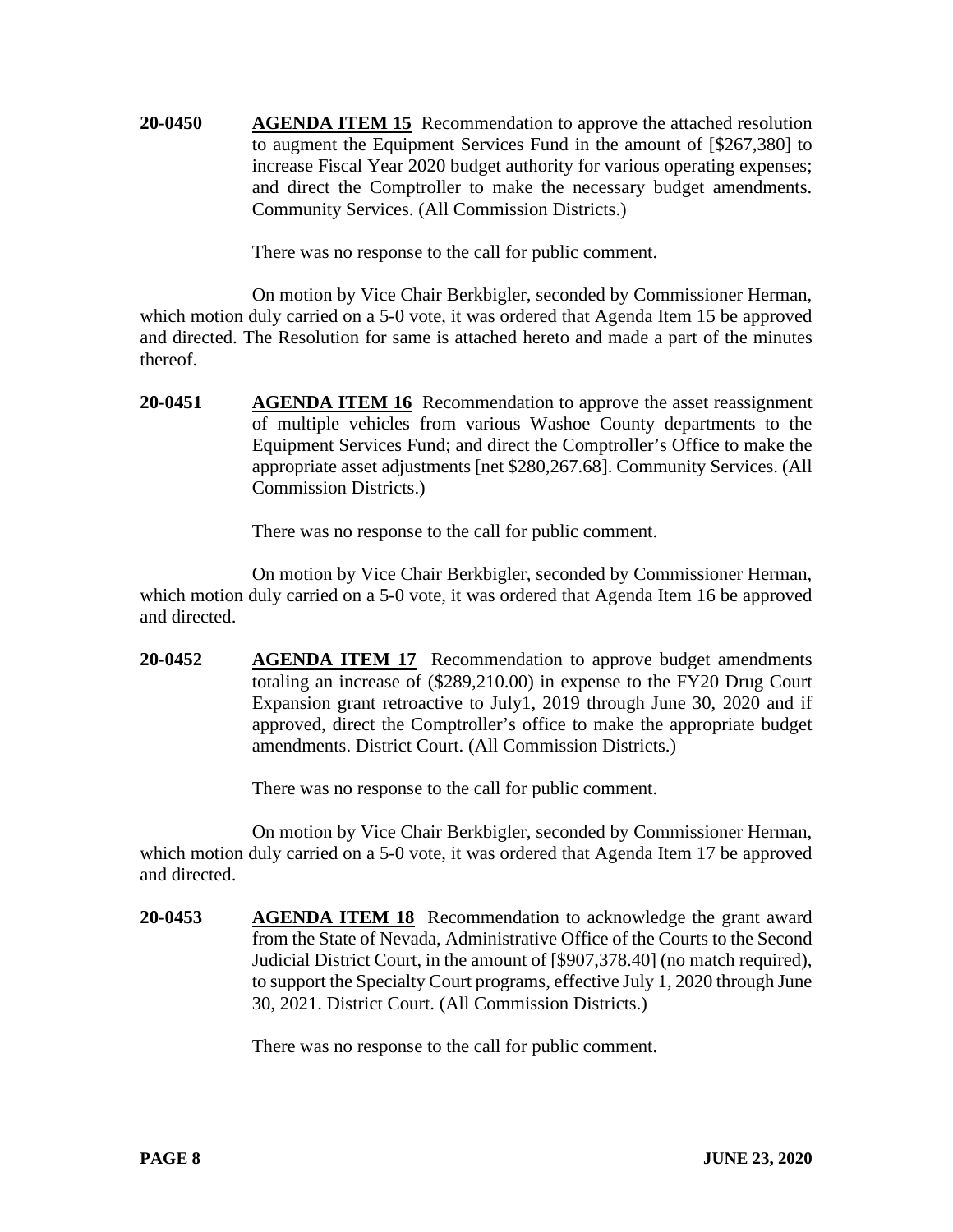On motion by Vice Chair Berkbigler, seconded by Commissioner Herman, which motion duly carried on a 5-0 vote, it was ordered that Agenda Item 18 be acknowledged.

**20-0454 AGENDA ITEM 19** Recommendation to approve budget amendments totaling an increase of [\$846,710.00] in both revenue and expense to the FY20 COVID-19 crisis response grant retroactive to January 20, 2020 through March 15, 2021 and direct the Comptroller's office to make the appropriate budget amendments. Health District. (All Commission Districts.

There was no response to the call for public comment.

On motion by Vice Chair Berkbigler, seconded by Commissioner Herman, which motion duly carried on a 5-0 vote, it was ordered that Agenda Item 19 be approved and directed.

**20-0455 AGENDA ITEM 20** Recommendation to reappoint Jean Stoess to the Washoe County Library Board of Trustees, with a term effective July 1, 2020 to June 30, 2024. Library. (All Commission Districts.)

There was no response to the call for public comment.

On motion by Vice Chair Berkbigler, seconded by Commissioner Herman, which motion duly carried on a 5-0 vote, it was ordered that Jean Stoess be reappointed to the Washoe County Library Board of Trustees, with a term effective July 1, 2020 through June 30, 2024.

**20-0456 AGENDA ITEM 7** Recommendation, discussion and possible action to declare a material breach by Cerecare Clinical Services, LLC of the of the contract between Washoe County and Cerecare Clinical Services, LLC for the purchase of COVID 19 test kits and provision of COVID 19 testing services, and possible action to terminate, seek a refund, continue, modify, or take other action determined to be appropriate by the Board. (All Commission Districts.)

Emergency Management Administrator Aaron Kenneston stated this was an item related to the initial response to the COVID-19 (C19) crisis, where the Incident Management Team realized they needed to increase testing in the region. He said the State lab was hard pressed to keep up with the number of tests that were being taken or needed to be taken. The State had since increased its capacity, which the County was appreciative of, but the County sought to find a private vendor with a lab that could support testing. The primary concern at the time was testing first responders because they moved throughout the community and a first responder who was C19 positive would likely be considered a "super spreader". He stated they found a company and engaged in a contract for \$825,000 for 5,000 tests to be administered with a guaranteed 72-hour turn around so individuals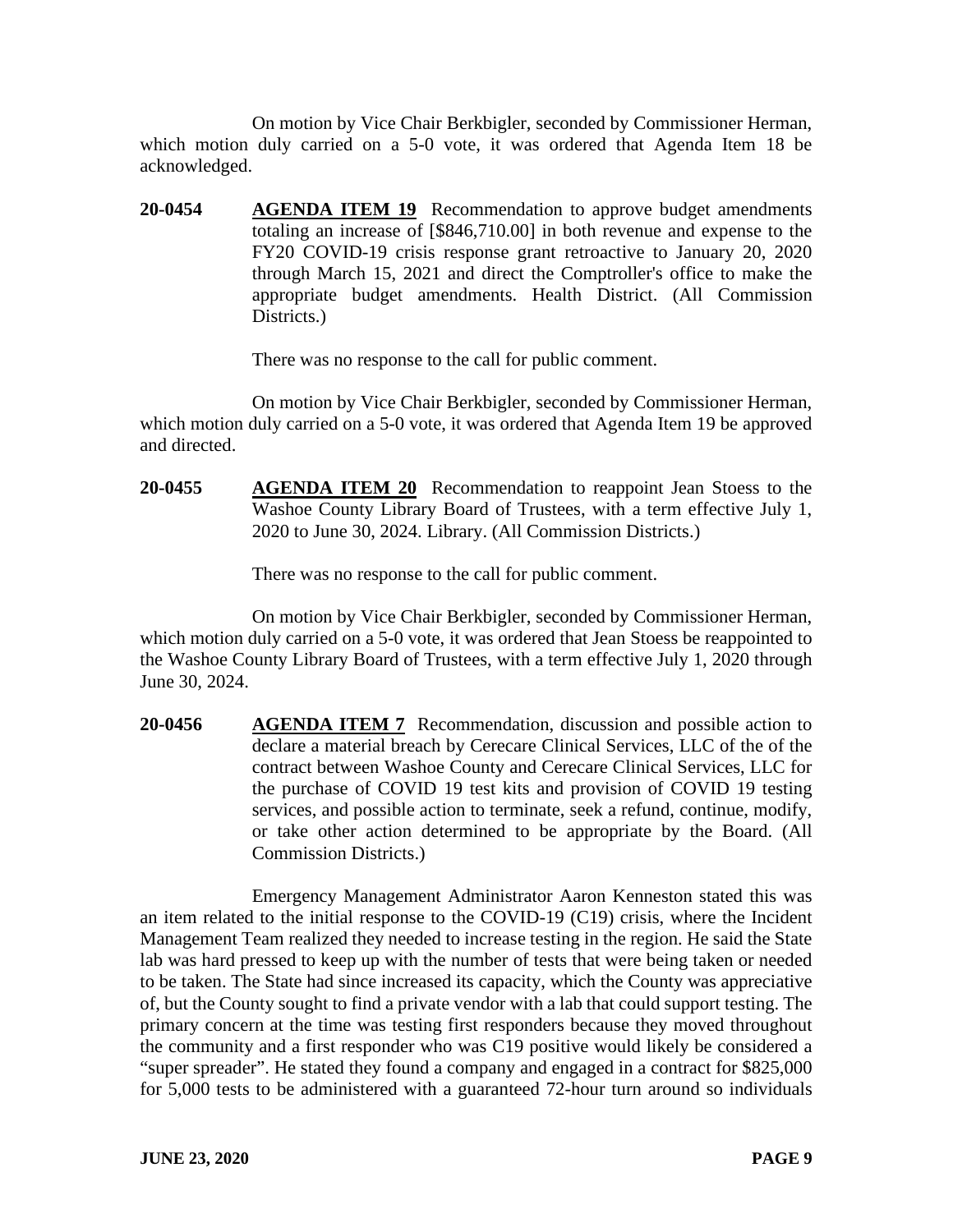could be isolated immediately after a positive result. He said they began that process with issues that were common for any new process. He stated they worked out reporting processes and protocols through the State of Nevada, who was required to be notified of positive results, and processes to report negative results. He noted the positive cases would be contact traced. He mentioned the processes were worked out and testing began. He indicated the Governor gave direction to test asymptomatic individuals, and the Specialty Diagnostic, Inc. (SDI) tests were used on vulnerable populations such as the homeless population. He stated issues started when tests results were not received for 11 to 14 days, or more in some cases. He admitted there was a possibility of community responders spreading the virus during the delay in results. He asserted notice was provided to CereCare that the response times were unsatisfactory, and testing reverted back to the State lab.

Chair Lucey stated this was a legal action to terminate the contract for material breach and asked Assistant District Attorney David Watts-Vial for legal advice for this item. Mr. Watts-Vial asserted the Board needed to ensure that CereCare had the opportunity to present any existing evidence.

**10:58 a.m.** The Board recessed for technical issues.

**11:03 a.m.** The Board reconvened with all members present.

Chair Lucey stated SDI Chief Executive Officer Ozman Mohiuddin was present via the Zoom app and would have 10 minutes to provide testimony to the Board.

Mr. Mohiuddin provided a history of his experience, which included a background in technology and science, nine years at Microsoft, and work with healthcare startups; he partnered with SDI Labs six years ago. He provided background information about SDI Labs, which was founded 33 years prior by two medical professionals who were able to identify Down syndrome in fetuses. He stated he partnered with them because he had the data science technology of pathogen detection systems and wanted to use the medical and diagnostic platform to identify hundreds of diseased areas. He said the vision of SDI was to identify early detection of mental health and substance abuse, autoimmune conditions in women's health, and infectious diseases.

Mr. Mohiuddin said they started on the path of C19 in the beginning of February when they heard about 11 million people on lockdown in Wuhan, China. He stated people were airlifted from cruise ships to California where a C19 test was being developed. He indicated they worked with the Food and Drug Administration and the California Department of Health and were one of the first labs to receive a live virus, not a synthetic one.

When the process started with Washoe County, Mr. Mohiuddin requested testing documents be computer generated for accuracy, but the County chose to process paper requisitions, which required SDI to hire data entry personnel. He noted the accuracy of the data collection was equally as important as the testing collection. He opined the relationship with Washoe County was not a typical vendor relationship but a partnership,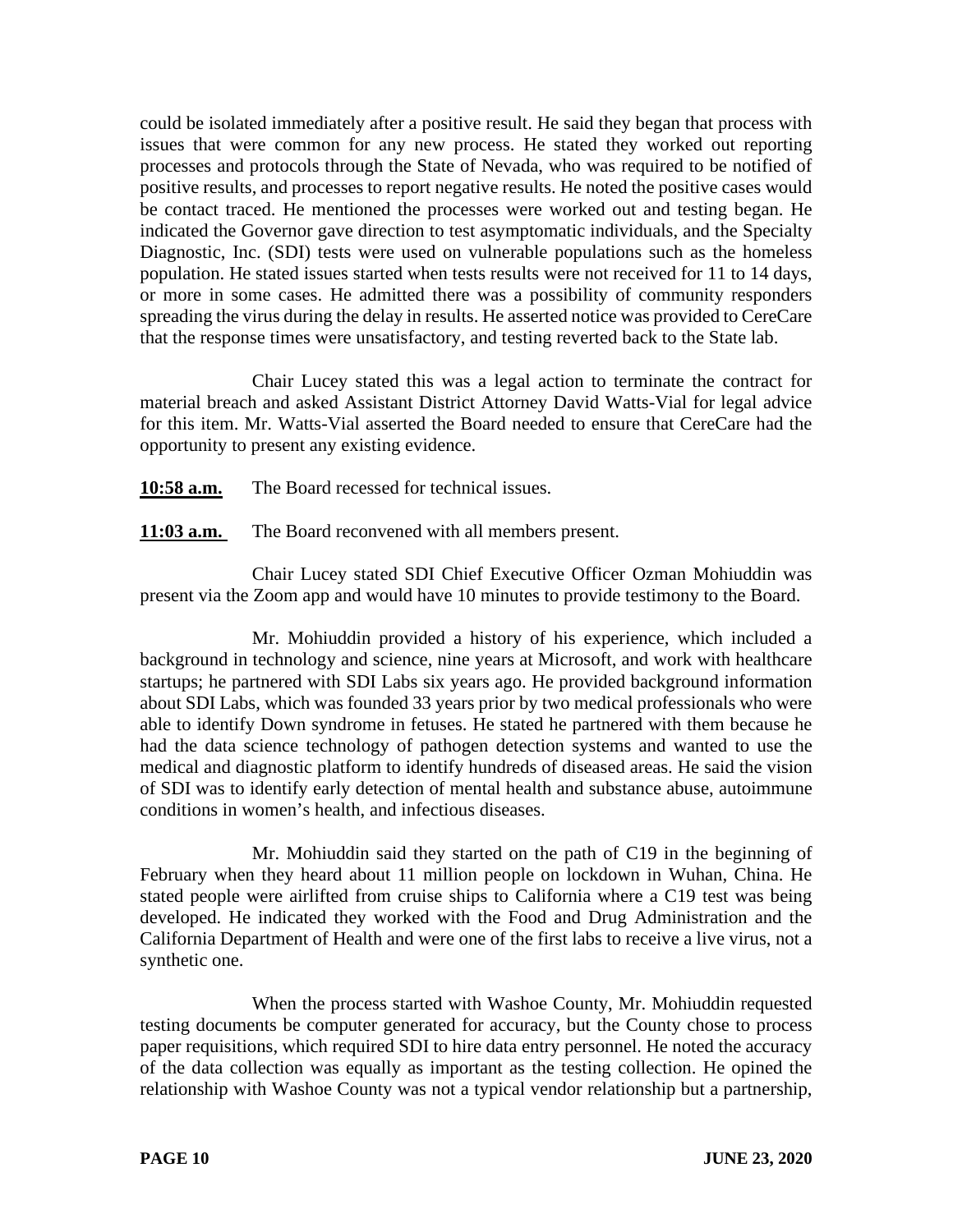as their goals of providing patient and public safety were consistent. He commented on the newness of the virus and said everyone needed help understanding what was happening with the spread. He stated SDI received approximately 1,500 test specimens and 5 to 6 percent of the 1,100 specimens processed were positive; the last 400 tests showed a less than 1 percent positive ratio. He noted the last specimens were retested and the results were the same. Due to the low percentage of positive results, he contacted Washoe County with questions about the collection process. It was determined the collection method used was not consistent with the type of tests provided and the swab was not collecting enough cells for accurate testing. He suggested spot-testing 40 to 50 patients to ensure the accuracy of the collection process. He remarked providing incorrect test results could do more harm because people would go into the community and spread the virus unknowingly to family and co-workers. He indicated the testing became delayed due to retesting and spot testing. He said they regularly had staff onsite on the weekends and early mornings because they were dealing with a pandemic and virus testing. He stated they would be happy to provide their data and the sequence of events, but the bottom line was there was a crisis and public safety was a concern.

Mr. Mohiuddin stated their job was to provide information about the testing of the virus so it could be contained and help patients who tested positive obtain the proper level of care. He said testing had two components and they saw areas for improvement at the collection level. He asserted they wanted to provide their own people and training to ensure collection was done correctly so they could test correctly in the appropriate turnaround time. He noted they could not abide by the quality of the science and the testing results they reported if their hands were tied with paper collection orders or if collection was not done correctly. He wanted an opportunity to work with the County like the County had with the original program owners. If extra time and effort were needed to continue testing the citizens of Washoe County, they could guarantee they would be better than any state or national lab with regard to data, service, quality of testing, and turnaround time.

Commissioner Hartung said he was trying to understand the staff report on page 2, which stated 24 to 48-hour turnaround time. He had heard not enough cells were being collected for accurate test results. Mr. Mohiuddin confirmed that was correct. Commissioner Hartung asked whether staff was following the collection protocols correctly. Mr. Mohiuddin stated protocols were not followed in certain cases. He indicated the approved method for collection was to have the patient cough three times and swab the tonsil area. The collection swab was then sent to the lab to test the cells collected. When not enough of cells were collected, he said, the test would show an inconclusive result in a false negative or false positive. Commissioner Hartung asked Mr. Mohiuddin if he understood the County's frustration and how it came up with the \$825,000 number. Mr. Mohiuddin stated the frustration was a little puzzling because the Health District staff worked well with him and had a plan that was moving forward. He did not know when this changed from serving the public to a political issue.

Commissioner Hartung asked Mr. Kenneston if another lab was being used or if the County was still using SDI's lab. Mr. Kenneston said they were using the State lab and had no issues with the results. Commissioner Hartung mentioned the test being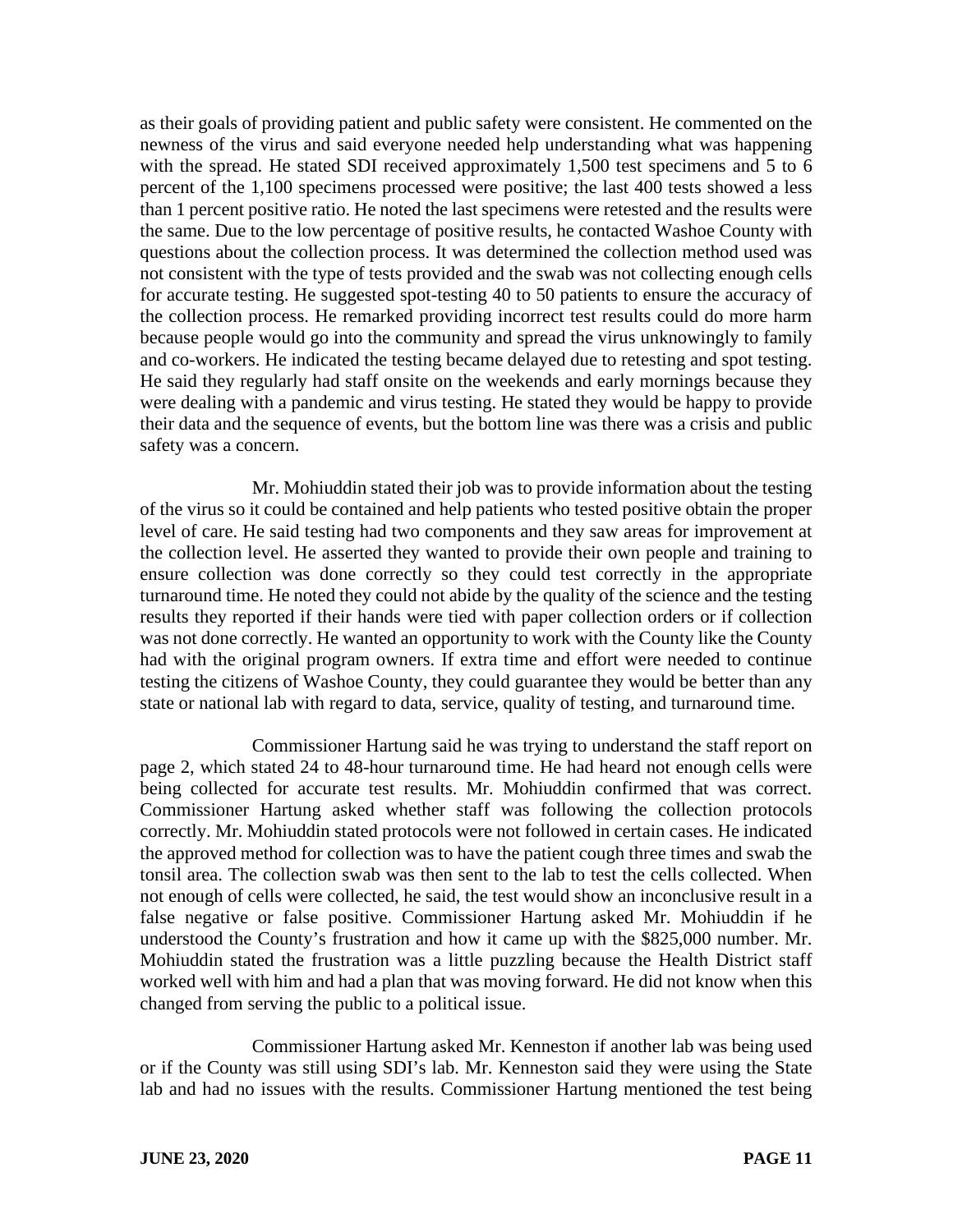used was different than the test SDI provided to the County. Mr. Kenneston admitted he was not a public health expert, but he understood they were both PCR tests. The difference was the SDI test would be shipped to a lab in California, thus allowing the County to increase the capacity of testing by utilizing both labs. Commissioner Hartung explained he was asking about the differences in the physical tests themselves. Mr. Mohiuddin explained there were three types of tests: a nasopharyngeal test, which went all the way angled to the nasal cavity; an anterior nasal test, which was unreliable because it did not go far enough up the nasal cavity to collect enough cells; and the oral pharyngeal test, which collected saliva and sputum. He said SDI thought the oral pharyngeal swab was the most accurate test whose results would depend on which test kit was used. He asserted he could send Mr. Kenneston the collected data and initial CDC kit that was used in the State lab, which had a significant amount of quality issues. He stated the biggest concern about the last 400 test results was the turnaround time. He indicated they could have released the test results without retesting, but they thought they were doing the right thing.

County Manager Eric Brown asked Health Officer Kevin Dick to join the meeting. Mr. Mohiuddin said he had only dealt with Heath District staff and did not know who was in charge. He stated he made time weekly to speak with Health District staff when issues started to arise, and the General Operations Manager was in constant communication with Health District staff. Commissioner Hartung said he thought Mr. Mohiuddin could understand the frustration if the roles were reversed.

Mr. Brown stated he had been on calls three times a week since the pandemic started. There were persistent delays in getting test results from SDI in a timely manner. He was unsure whether the type of test was relevant to why the results could not be provided in the required timeframe. He noted other problems with quality of tests started to occur as time went on, which led to first responders asking to use the other company to get accurate results in a timely manner. He asserted that information had not been shared but he thought Mr. Mohiuddin and the Board should be aware. He said he was not a medical professional, but he watched how this happened and thought the Health Officer could possibly provide more insight. Chair Lucey wanted Mr. Dick to provide information about testing, test kits, and receiving results in a timely manner.

Mr. Dick stated the sample test collection kits received from SDI to try out were nasopharyngeal swab collection kits, which were the ones he expected to receive. The bulk shipment, however, consisted primarily of the oral sample collection swabs. He said they discussed the collection kits not being the nasopharyngeal type and it was agreed upon during their call that the preferred test kits were the nasal swabs. He said it was not a situation where written directions were not being followed, it was something discussed with SDI. He also had peer-reviewed literature from Mark Pandori at the Nevada State Public Health Lab on the efficacy of nasal swabs as a reliable method of sample collection. He mentioned results from specimens submitted to SDI encountered delays of 10 days or more, which was not acceptable. No explanation was given when staff called to get results. Because of the lateness of the results, they were not supporting any public health service. The reason for the testing was contact tracing for first responders. He indicated many of the kits arrived damaged and leaking, which made them unusable.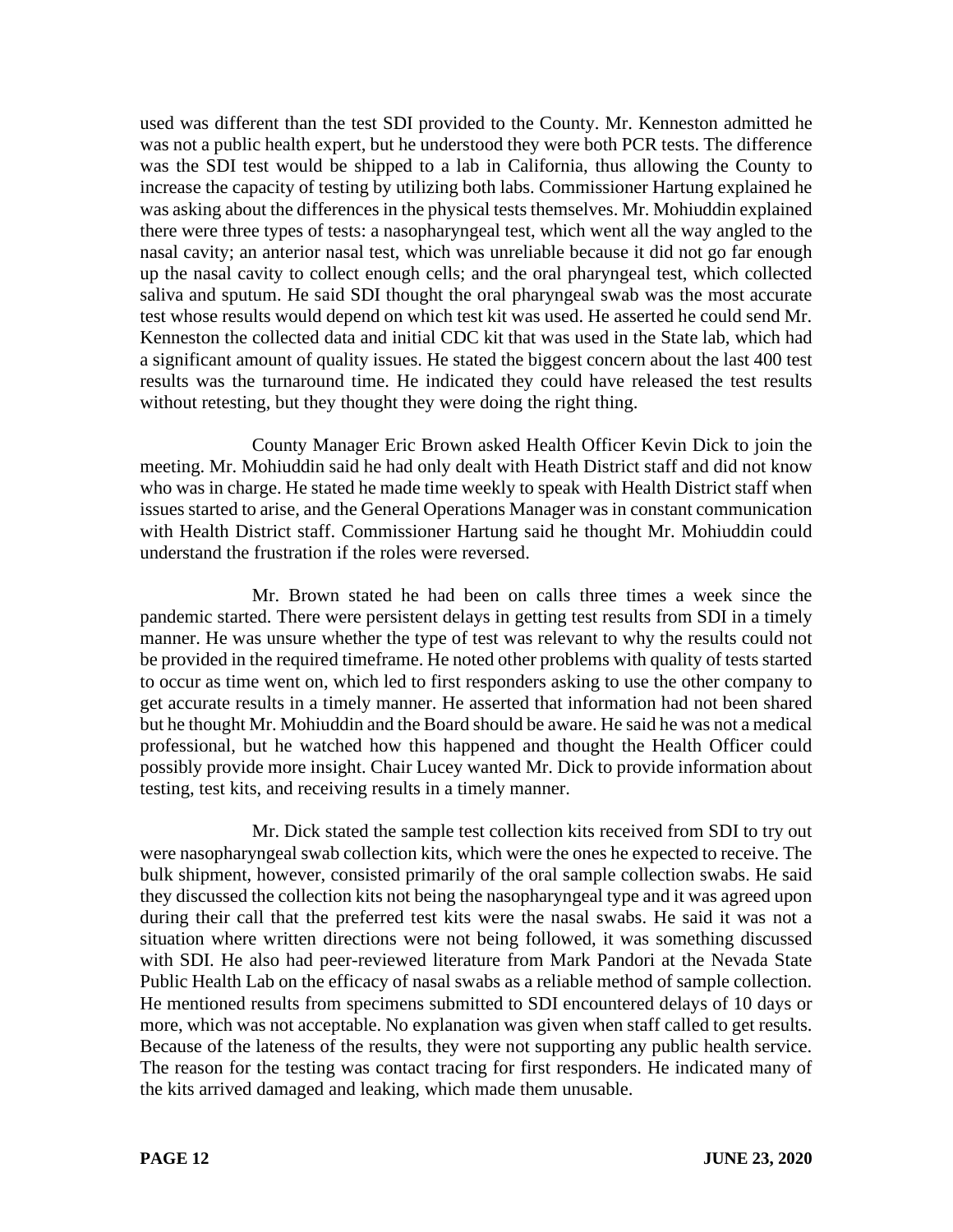Mr. Mohiuddin added there was a lot of confusion about the two types of nasal swabs; they were approved to process the nasopharyngeal swab but oral pharyngeal collections were easier. He indicated the last tests were not nasopharyngeal, they were anterior nasal tests. He stated he would be happy to provide information specific to patients and the location where collections were taken. He indicated several labs were dealing with capacity issues and turnaround time, but quality was not an issue on his side.

Chair Lucey stated the County appreciated Mr. Mohiuddin's willingness to work through this issue. He asked Mr. Mohiuddin if he was in receipt of a letter from District Attorney Christopher Hicks dated June 20, 2020. Mr. Mohiuddin relied yes. Chair Lucey stated he had a compliance letter from Mr. Mohiuddin to Ms. Albee dated June 8. Chair Lucey asked whether the letter was drafted by him. Mr. Mohiuddin stated the letter was written with his team but he signed it.

Chair Lucey thought this was not an issue of science, but a performance issue related to a contract that was not addressed in a timely manner.

There was response to the call for public comment.

On motion by Vice Chair Berkbigler, seconded by Chair Lucey, which motion duly carried on a 5-0 vote, it was determined that a breach of contract between Washoe County and CereCare Clinical Corporation for purchase of SDI viral kits for COVID-19 occurred and the contract should be terminated.

## **PUBLIC HEARINGS**

**20-0457 AGENDA ITEM 21** Public Hearing: Appeal of the Washoe County Board of Adjustment's denial of Special Use Permit Case Number WSUP19-0006 (Verizon Monopole) to approve a special use permit for the construction of a new wireless cellular facility consisting of a 45-foot high stealth monopine structure (aka cell phone tower disguised to resemble a pine tree) designed as a collocation facility. The proposal also requests varying the landscaping requirements by not requiring any additional landscaping. The project is located on a 3 acre site at 1200 Tunnel Creek Road for Epic Wireless on behalf of Verizon Wireless. Community Services. (Commission District 1.)

The Chair opened the public hearing. County Manager Eric Brown read the

item.

Rudy Reyes, Verizon Regional Vice President of Government Local Affairs and Associate General Counsel, thanked the Board for the opportunity to present arguments against the appeal. He stated the intention of the special use permit was to build a macro 4G cell site in the Incline Village area of Lake Tahoe. He indicated the cell site was needed to provide connectivity for customers and for public safety. He stated Incline Village and the Lake Tahoe area were special and he and his family visited the area regularly. He reminisced about the lack of connectivity just two to five years previously. He said Verizon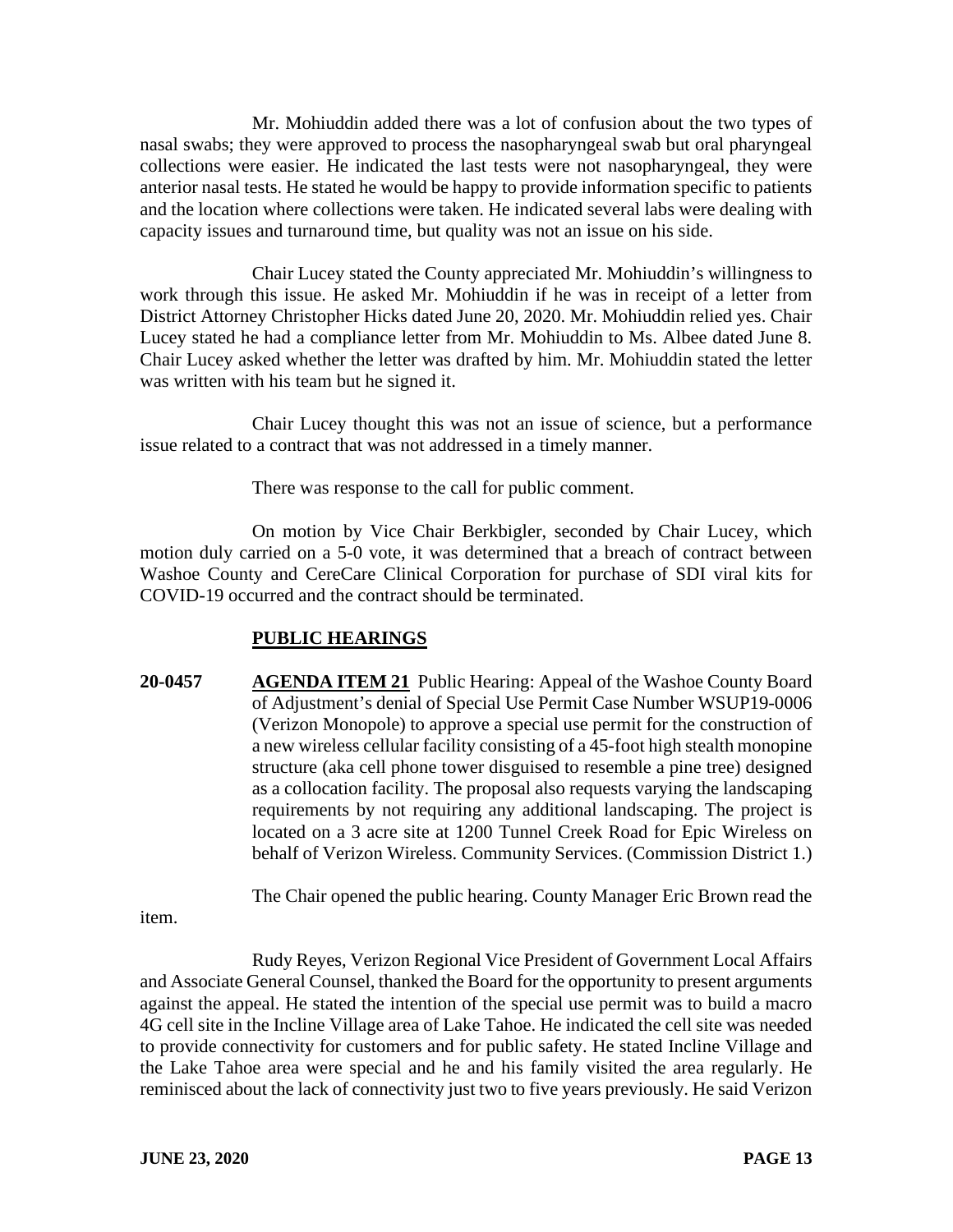appreciated the values and aesthetics of the area and community input was critical to them. He indicated they had communicated with North Lake Tahoe Fire Protection District Chief Ryan Sommers, Washoe County Sheriff Darin Balaam, Incline Village business owners, the Hyatt Hotel, and State agencies who realized the benefits to residents, businesses, and visitors of having a more reliable network. He mentioned several groups provided statements of support for the monopine. The location was carefully selected after considering 20 other locations, and he believed the location best met the needs of customers and first responders.

Verizon Radio Frequency (RF) Engineer Jennifer Valencia conducted a PowerPoint presentation, a copy of which was placed on file with the Clerk, and reviewed slides with the following titles: AWS LTE Coverage Map – Existing Facilities; Best Server Map – Existing Facilities; Downline Channel TTI Occupancy; and AWS LTE Coverage Map – Including Proposed Facility.

Ms. Valencia indicated she created the RF engineer statement provided as Exhibit F in the staff report. Verizon recognized the need for improved wireless cellular service in the Tahoe Basin. She stated they had been working on improving service in the area with different types of projects, such as new build macros, small cells, and modifiers at the existing site. She noted there was a gap with inside-building and vehicle coverage in areas including Ponderosa, Mill Creek, Hyatt Regency, and a half-mile stretch along Highway 28 south of Lake Shore Boulevard. She said the closest serving facility in this area was a site called Incline Village, which was 2.7 miles north of the gap area on the existing facilities map. She noted the gap area illustrated in grey indicated outdoor cell coverage only. The sector that covered the gap area was 4.06 square miles. She noted signal was weak between the Incline Village facility and the gap area due to distance. She stated service was compromised during times of high traffic, which included the summer months and the winter ski season. Due to the increased demand, she said, Verizon proposed a new facility strategically placed to provide dominant signal and service to areas that currently did not have stable connectivity. The proposed facility would provide service to local businesses, visitors, and most importantly public safety.

Mr. Albritton stated Buzz Lynn would have reviewed the endeavor to find the least intrusive location and best design for this facility had he been present. He called attention to Exhibit F as well as a 34-page analysis that reviewed over 20 other alternatives they considered when trying to find the least intrusive means for providing service to the area. The Telecommunications Act affected decisions in three key ways. First, a decision could not be made based on the environmental effects of radio frequency emissions; that extended to proxy reasons such as property value and the effects of bees or trees, which were all barred by federal law. He stated their consultant Bill Hammond was on the Zoom call and could speak about how the facility fully complied with Federal Communications Commission requirements. Second, any decision made must be based on substantial evidence. He opined the Board of Adjustment's decision failed when they decided the site was not physically suitable for the facility. He explained the site was a 3-acre parcel zoned as low density suburban, and the proposed 45-foot monopine would be smaller than existing trees. He believed the finding that there was no gap in service from any carrier was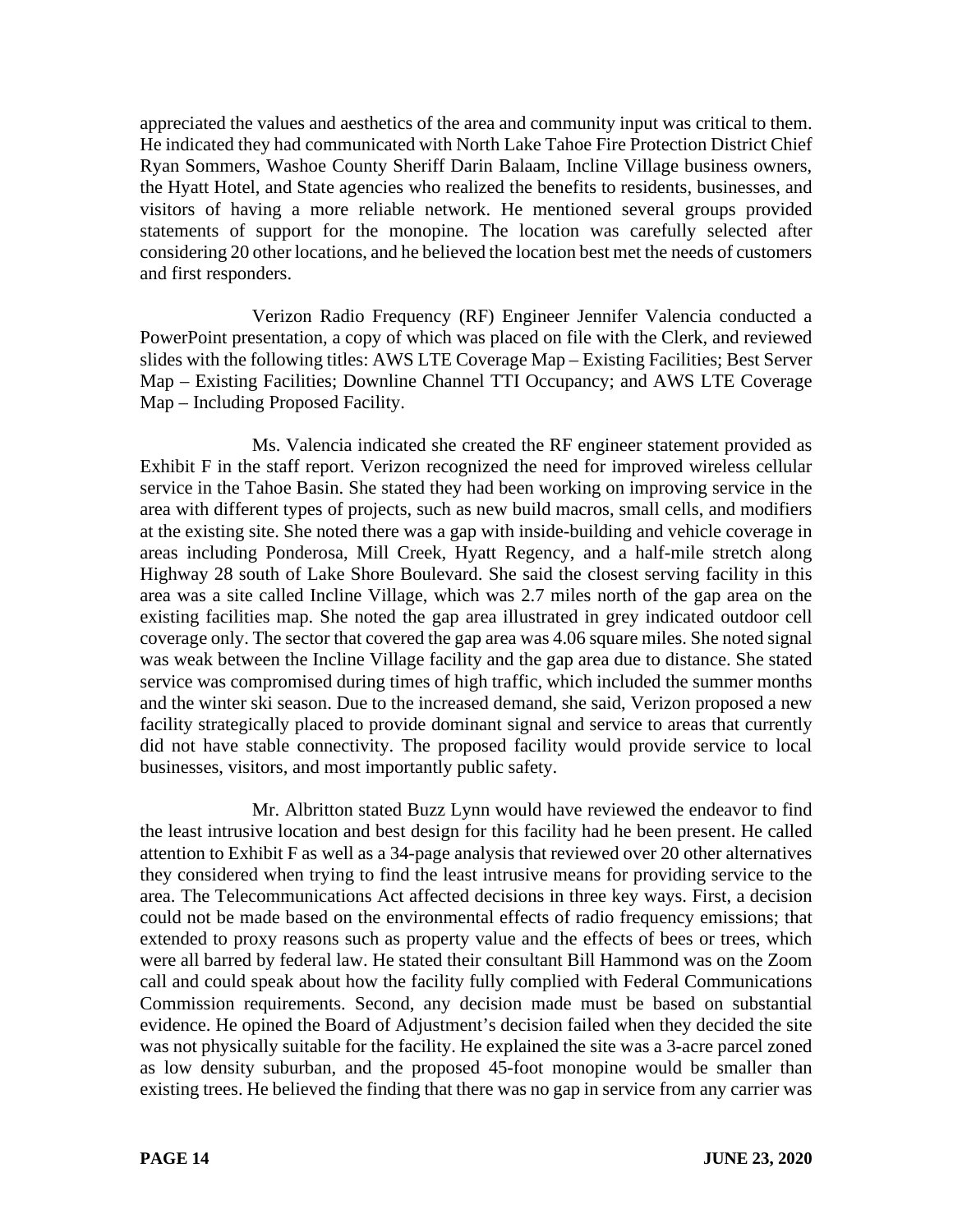incorrect as federal law changed and the gap in the area was clear. The third key issue was prohibition of service and he said the federal law allowed a decision and could prohibit service. He indicated a gap by a carrier must be identified. He believed the design of a faux log cabin and a 45-foot fake tree and was the least intrusive suggestion for providing service to this critical area and the community, and denial of this facility would constitute a prohibition of service. He felt the documents provided were adequate to submit to federal court since they provided substantial evidence defending any decision made to approve the facility against any lawsuits. He apologized that the presentation was a bit rushed and hoped the Board could approve this facility to provide better service for the lacking areas.

Commissioner Hartung wondered whether Mr. Albritton had a photograph for the proposed stealth design. A slide of the proposed monopine and building was displayed and Mr. Albritton explained the pole was 40 feet tall with a 5-foot faux tree; all equipment would be contained in an adjacent faux log cabin. A 3-foot split level fence would be around one side of the perimeter and the total square footage was 500; the equipment would encompass approximately 350 square feet and the monopine approximately 150 square feet. A drone photo was included in Attachment F which showed the monopine superimposed next to a slightly taller tree and intentionally clustered with other trees.

Commissioner Hartung commented that his sister lived in Scottsdale, Arizona, and they had cell towers that looked like real cactus.

Chair Lucey asked about the legal requirement to provide services in certain areas. Mr. Albritton stated the concept of a significant gap was expanded in 2005, but the Ninth Circuit Court of Appeals said it was a fact-based analysis and there was no clear delineation of what constituted a significant gap. In this case, Verizon Wireless was trying to provide advanced wireless service and personal cellular service bands in this area. These provided a higher data rate but did not travel as far as some of the longer bands; over 50 percent of their wireless network was in those bands. He remarked there was a gap in those bands in addition to the gap in capacity referenced by Ms. Valencia, which led to dropped calls, slow data rates, and an inability to get on the network. A gap was no longer accepted as a lack of signal but whether there was a dominant signal and capacity to provide service. He said this site would also provide coverage on Highway 28 for a half mile stretch below Lake Shore Boulevard where there was a lack of service.

County Clerk Nancy Parent indicated 18 emails were received related to this item. Ms. Heidi Drum and Ms. Danielle Hughes were in support of the proposal and the following individuals were opposed: Mr. and Ms. Bishop; Ms. Joyce Bock; Mr. Jerry Olson; Ms. Gerilee Pope; Ms. Linda Smith; Mr. Brian Pope; Ms. June Baker; Ms. Mary Hemminger; Mr. Sean Ashe; Ms. Yolanda Knaak; Mr. Steven Price; Ms. Marjorie Smith; Ms. Linda Crowell; Mr. and Ms. Valerio; Mr. and Ms. Duffield; and Ms. Anna Dentz. All emails would be placed on the record.

The following individuals left voicemails in opposition to the proposed monopine in Incline Village, which were played in Chambers: Ms. Joyce Bock; Ms. Carol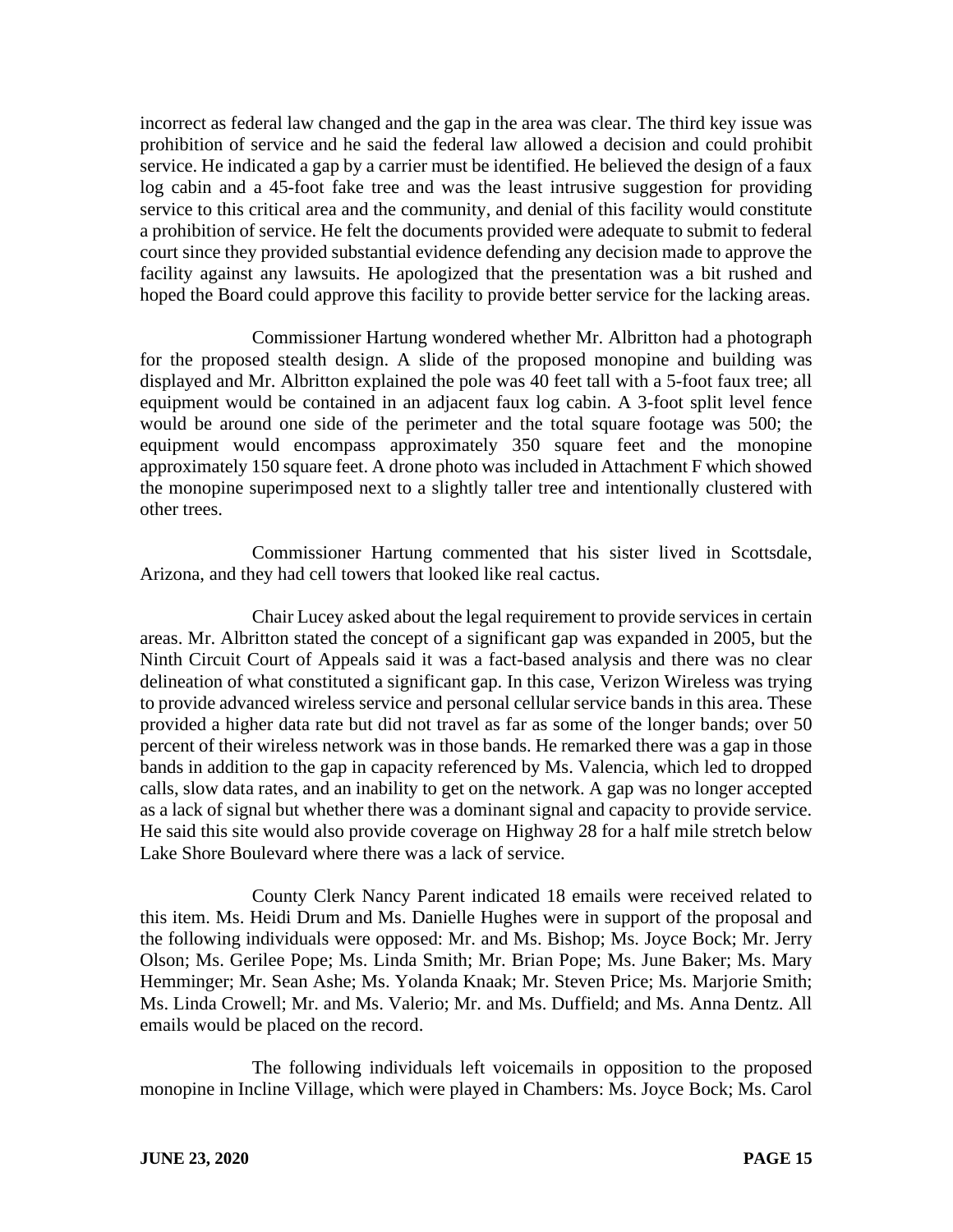Buck; Ms. Jerrie Katz; Ms. Marci Ellis; and Ms. Jerri Poke. The individual concerns included: the impact it would have on residents' views; its adjacency to a popular hiking trail; its location in a residential area; the inappropriateness of a monopine as scenery; and an opposition to the location but not the actual cell tower.

Via the Zoom app, Mr. Graham Kent stated he was the Director of the Nevada Seismological Laboratory and Chief Architect for Alert Wildfire. He said cameras in the Tahoe Basin helped alert fire services to respond quickly. He said he was in support of more bandwidth in the Tahoe Basin since the bandwidth was not capable of providing wireless alerts in the event of an emergency. He asserted it was difficult to receive emergency alerts in the basin and that was the notification preference of the federal government. He noted he experienced bandwidth issues during the Kincaid Fire in Sonoma County, which made evacuation alerts difficult to receive.

Via the Zoom app, Ms. Carol Del Carlo stated she was opposed to the location of the monopine, but not opposed to better wireless service connection. She said she was a Verizon customer who experienced poor wireless connections due to her proximity to the Hyatt Regency. She thought another site could be determined that would be favorable to Incline Village residents. She expressed concern about the possibility of trees around the monopine dying, which could attract more attention to the faux tree. She indicated she hiked the Tunnel Creek Trail often and admitted the monopine did not look like a tree. She wanted a more suitable location for the cell tower.

Via the Zoom app, Mr. Craig Olson stated many comments were made about the issues this monopine could cause and one said it could impede the view. He said he stood at the proposed location earlier in the day and believed there was a very small chance residents could see the monopine. He had worked hard with Verizon to do everything they could to make this as unobtrusive as possible. He indicated the monopine was hidden by other trees and more would be planted if they died. He stated the cell tower was at the very start of the trailhead past an open view area where people liked to take pictures, and it would not hinder photos. He asserted he lived and played in the area and did not want anything that looked ugly, but this was a community need. People called him greedy, but he indicated he did not care about the money, he cared about the service. He noted someone spoke during the Board of Adjustment meeting who had no service at all with Verizon in the area. He believed this was a safety issue and fire and transportation agencies supported the proposed cell tower. He commented there would always be people who did not want the cell tower, especially in their backyard. He indicated the cell tower would have to be 120 feet tall in other locations that were considered.

Chair Lucey stated this special use permit was denied because the Board of Adjustment was unable to make the finding for site and suitability. After his assessment of the findings and the appellant's presentation, he indicated this did adhere to the site and suitability, and the findings were based on the presentation provided by Verizon and the processes to work on the location.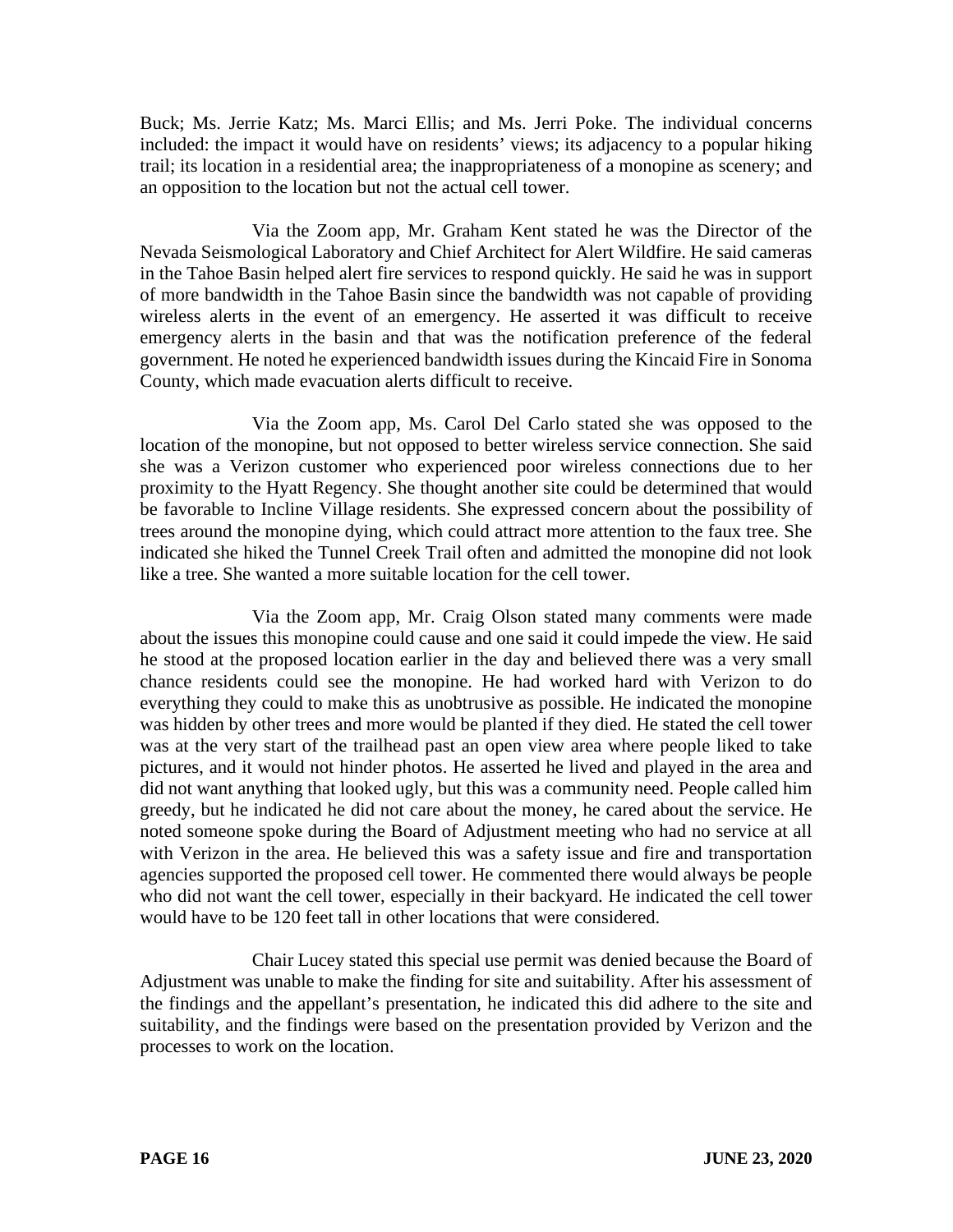On motion by Chair Lucey, seconded by Commissioner Hartung, which motion duly carried on a 4-1 vote with Vice Chair Berkbigler voting no, it was ordered that the decision of the Board of Adjustment be reversed and Special Use Case Number WPSUP19-0006 (Verizon Monopole) be approved. The approval is based on Chair Lucey's ability to make all the findings required by WCC Section 110.810.30.

Commissioner Jung stated this was another thing that needed to be changed at the State level. She noted Washoe County had no control when it came to the Federal Communications Commission and presenting those matters to the Board of Adjustment and the Board of County Commissioners was a waste of tax dollars.

**20-0458 AGENDA ITEM 22** Public Hearing: Appeal of the Washoe County Planning Commission's denial of Lifestyle Homes TND, LLC's Regulatory Zone Amendment Case Number WRZA20-0004 (Village Parkway Rezone) to amend the Cold Springs Regulatory Zone Map of the Cold Springs Area Plan by changing the regulatory zoning of  $\pm$ 47.19 acres ( $\pm$ 20.04 acres on APN 087-400-23, ±15.67 acres on APN 087-400-24, ±11.456 acres on APN 087-400-11), from Medium Density Suburban (MDS - 3 dwelling units per acre) to High Density Suburban (HDS - 7 dwelling units per acre) on 3 parcels totaling ±124.6 acres. The remaining acreage will remain General Rural  $(\pm 77.41$  acres).

> It is recommended that the Board of County Commissioners review the record and take one of the following four actions:

> 1. Affirm the decision of the Planning Commission and deny Regulatory Zone Amendment Case Number WRZA20-0004; or

> 2. Reverse the decision of the Planning Commission and approve Regulatory Zone Amendment Case Number WRZA20-0004 as proposed by the applicant, Lifestyle Homes TND, LLC, and as evaluated by staff in the Planning Commission staff report.

> 3. Reverse the decision of the Planning Commission and modify Regulatory Zone Amendment Case Number WRZA20-0004; or

> 4. Remand Regulatory Zone Amendment Case Number WRZA20- 0004 back to the Planning Commission with instructions.

> If reversed or modified and reversed, authorize the chair to sign a resolution to that effect. Community Services. (Commission District 5.)

County Manager Eric Brown introduced the public hearing.

Via the Zoom app, Planner Dan Cahalane conducted a PowerPoint presentation, a copy of which was placed on file with the Clerk, and reviewed slides with the following titles: Village Parkway Rezone; Request; Proposal; Regulatory Zone Amendment Findings; 1) Consistency with Master Plan; 2) Compatible Land Uses; 3) Response to Change Conditions; 4) Availability of Facilities (2 slides); 5) No Adverse Effects: 6) Desired Pattern of Growth: Public Notice & CAB; and Possible Motions – Regulatory Zone Amendment.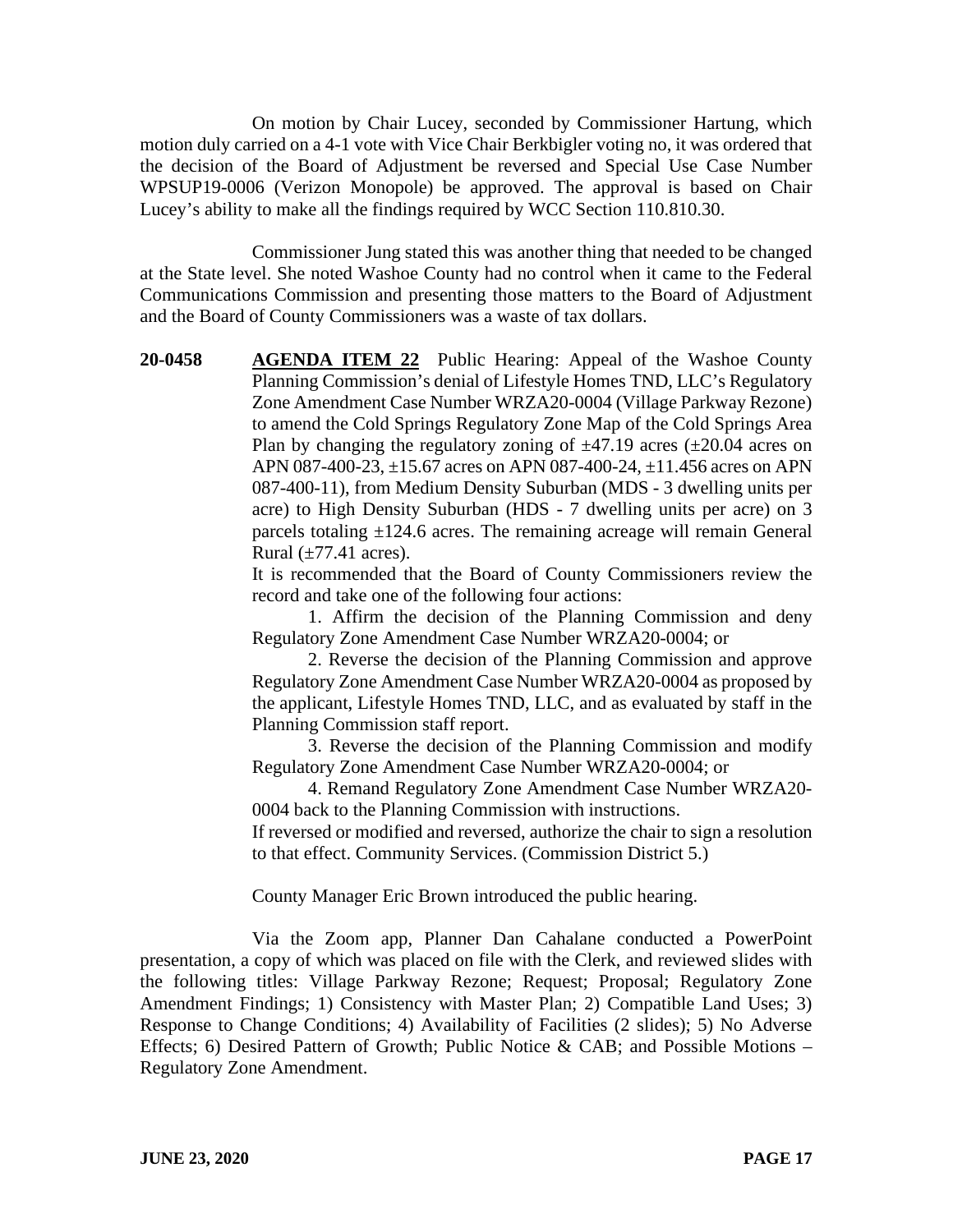Commissioner Hartung pointed out another reason the Board was frustrated, was because land use changes had to be made prior to seeing a tentative map. He thought everything should be included in one package. He hoped staff would provide an opportunity to make some changes in the future so these items would not come before the Board of County Commissioners (BCC).

Commissioner Herman asked whether it would be possible to make a motion that the appellant bring a development agreement to the BCC on just the 47 acres in question, either at 4.2 single-family homes per acre or 5 single-family homes per acre with half the homes priced under \$250,000 to provide affordable housing. She noted this was due to calls she received and the fact that the Citizens Advisory Board was unable to provide feedback.

Chair Lucey stated the staff presentation made it clear that the Board would be unable to impose any type of restrictions unless there was discussion on a tentative map and an agreement had to be brought forward. He said the Board could only consider the regulatory zone amendment, but the item could be remanded back so those changes could be made. However, the restrictions could not be imposed yet due to the way the item was agendized.

Deputy District Attorney Nathan Edwards confirmed Chair Lucey's assertion the item was for a zoning change and Commissioner Herman's request could not be accomplished because the agenda was only for a zoning change. He said she could ask for the item to be continued and request staff bring it back with a development agreement listing the maximum number of units per acre. He noted a zoning change could not be conditioned. He believed a development agreement could include fewer units than the maximum allowed in the zone, but a development agreement could not allow the density to be exceeded in a regulatory zone.

Commissioner Hartung asked whether a development agreement would be required to go back to the Planning Commission (PC) or if it would come to the BCC for approval. Mr. Edwards stated the BCC could legally approve the agreement without going back to the PC.

Appellant Garrett Gordon, representing Lifestyle Homes, conducted a PowerPoint presentation, a copy of which was placed on file with the Clerk. He reviewed slides with the following titles: Existing Conditions (5 slides); Zoning Compatibility (4 slides); Rumors VS. Facts; Zoning Considerations; Land Use Considerations; Area Plan Considerations; Future Project; and Questions.

Mr. Gordon pointed out a 30 percent slope existed, which prevented them from developing more than 47 acres. He stated the regulatory zoning amendment would change from medium density suburban to high density suburban, which was allowed in the Cold Springs Master Plan. He said the net increase would be 189 additional units.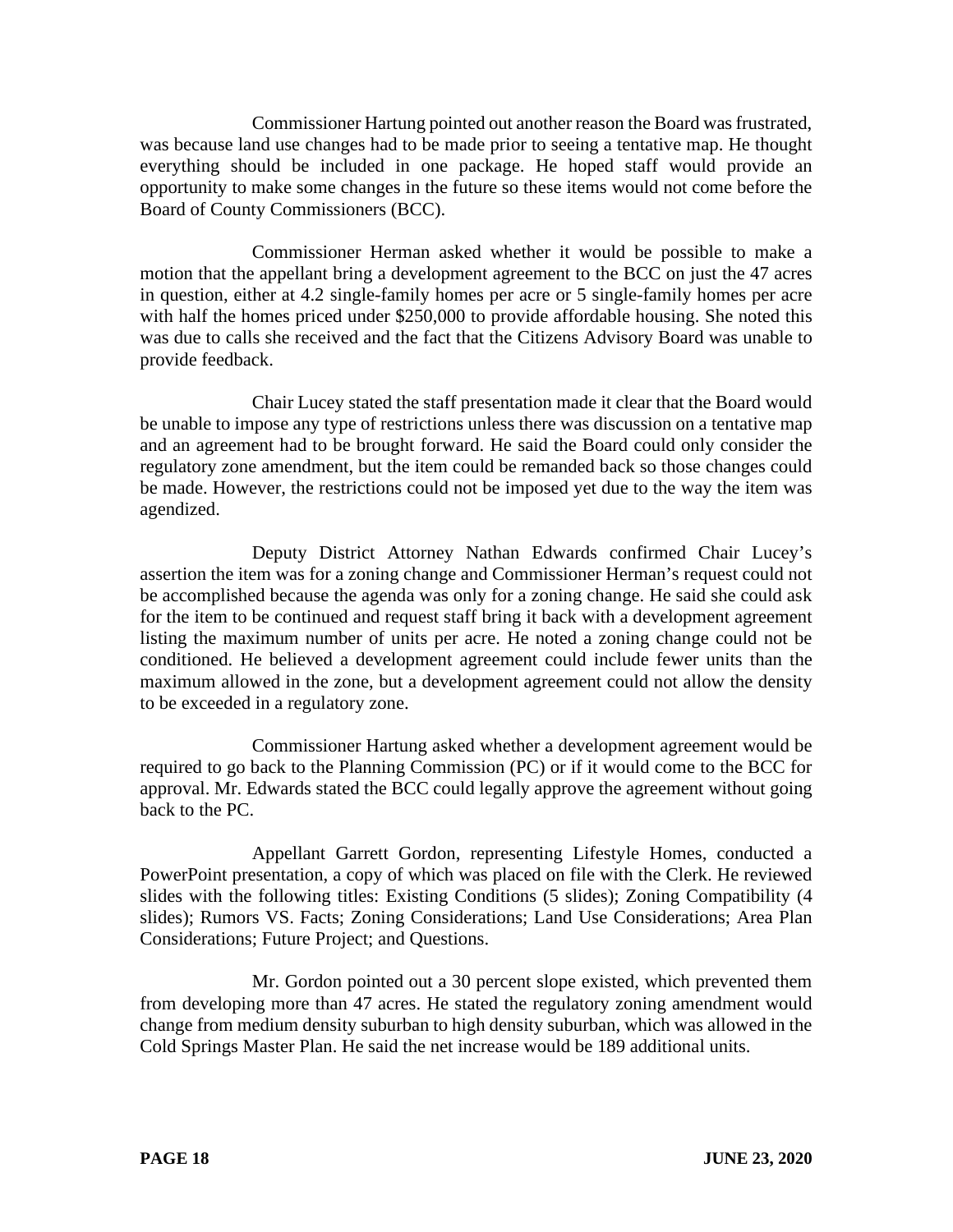Mr. Gordon reviewed the six findings and stated items 1 and 3 were not mentioned by the PC. He provided information about findings 2, 4, 5, and 6, which he opined the PC erred in being unable to make. He stated the application was supported by County staff.

Commissioner Hartung wanted to know the total dwelling units included with the zoning change. Mr. Gordon stated it would go from three units per acre to five units per acre for single-family detached units, for an increase of 94; for single-family attached units, the increase would be 189. The total number for single-family attached units would be approximately 423 and single-family detached units would be approximately 235.

County Clerk Nancy Parent indicated 21 emails were received in opposition to this item from: Mr. and Ms. Taylor; Ms. Susan Weiler; Ms. Jolyce Egbert-Palmer; Ms. Karen Silva; Mr. and Ms. Martin; Ms. Marilyn Whitney; Mr. and Ms. Jones; Mr. and Ms. Villaverde; Newt; Ms. Danielle Reinier; Ms. Misty Best; Ms. Yvonne Munoz; Ms. Marianne Coduti; Mr. Shane Coduti; Ms. Dian Merrill; Mr. and Ms. Dinan; Ms. Rebecca; Ms. Emilie Pecka; Mr. and Ms. Jacobson; Mr. Jacob Palmer; and the Greene and Catanio families. All emails would be placed on the record.

The following individuals left voicemails in opposition to Zone Amendment Case Number WRZA20-0004, which were played in Chambers: Ms. Valerie Miller; Mr. Alejandro Munoz Jr.; Ms. Shannon Melrose; Cold Springs resident; Ms. Christina Munoz; Ms. Tracy Montecelli; Ms. Sheila Silva; Ms. Wencke Bild; Ms. Deborah Newell; and Mr. Daniel Cox. The individual concerns included: increased fire danger; existing roads already being over capacity; school overcrowding; insufficient infrastructure to accommodate more residents; traffic; crime; a lack of public transportation; minimal access to the community; and the restriction of access to Bureau of Land Management property.

Via the Zoom app, Ms. Daela Gibson stated she spoke to two Commissioners on this matter. She pointed out Commissioner Herman represented the district and knew the constituents did not want this change. She understood residents could not stop the development of the land but they should have a say in the overcrowding that would occur. She expressed concern about the developer's presentation indicating that issues brought up by residents would not occur. She asserted affordable housing was being built where it made sense, such as Stead and south Reno. She spoke about the depletion of water resources, high student-to-teacher ratios, a lack of room for local resources, the small size of the fire department; and the worsening traffic. She urged the BCC to uphold the PC's decision to deny the zoning change.

Ms. Parent said an email was received from Ms. Darlene Gibson opposing the zoning change. The email would be placed on file.

Commissioner Herman said that, in order for the County to get where the residents wanted, she would have to move to deny the appeal and affirm the decision of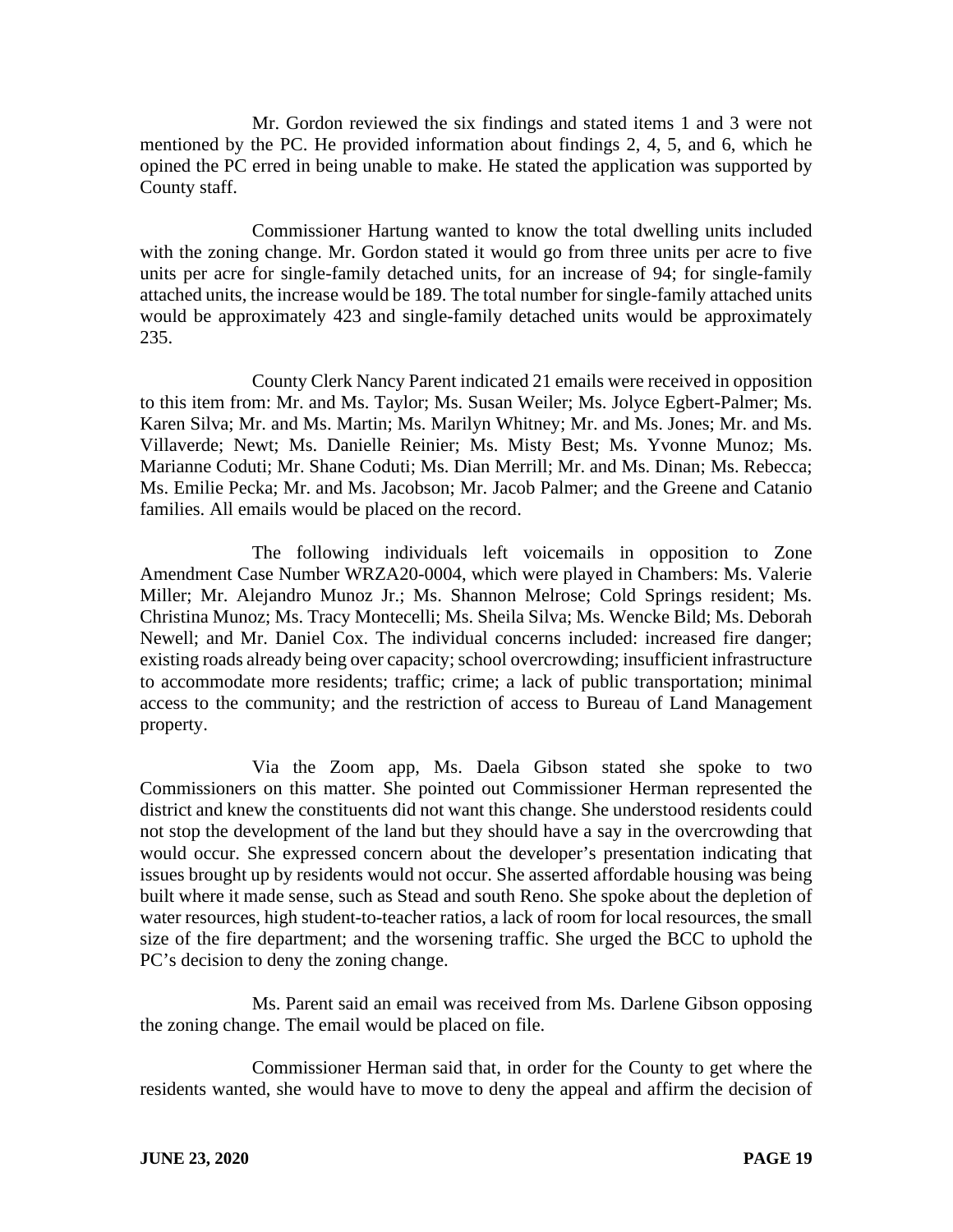the PC or remand the application directly back to the PC with a request to add instructions. Chair Lucey confirmed those were her options.

Commissioner Herman made motion to remand the application Regulatory Zone Amendment Case Number WRZA20-0004 to the PC with the instruction to bring back a development agreement for no more than five single-family dwelling units per acre. The motion failed due to the lack of a second.

Commissioner Hartung wanted clarification on the number of dwelling units that would be built. Mr. Cahalane explained it would either be 235 detached units or 424 attached units, not both. Commissioner Hartung wondered whether the attached units were condominiums. Mr. Cahalane said not necessarily, adding that each attached housing unit would be attached to its specific lot.

Commissioner Hartung stated he was confused because the staff report indicated seven dwelling units per acre, but the number of units was 424, which was nine units per acre. Mr. Cahalane stated per Washoe County Code, high density suburban (HDS) allowed up to nine single-family attached units as well as five single-family detached units per acre in medium density suburban (MDS).

Commissioner Hartung asked Mr. Gordon for the total number of dwelling units he wanted. Mr. Gordon stated they were asking for a zoning change from MDS to HDS, which would result in either up to 235 detached units or nine attached dwelling units per acre for an additional 189 units. He said they would have the option for attached or detached. Mr. Cahalane clarified the definition of multi-family dwellings included condominium developments.

Chair Lucey stated the first motion to remand the application to the PC failed to pass. Based upon the Cold Springs Master Plan, he said, condominiums and apartments would not be allowed. He asked staff for clarification of this statement. Mr. Cahalane indicated multi-family developments were not allowed within HDS or MDS zoning.

On motion by Vice Chair Berkbigler, seconded by Chair Lucey, which motion duly carried on a 3-2 vote with Commissioners Herman and Hartung voting no, it was ordered that the decision of the Planning Commission be reversed and Regulatory Zone Amendment Case Number WRZA20-0004 (Village Parkway Rezone) be approved. The approval is based on the following findings: 2) the proposed Regulatory Zone was highly compatible with the surrounding MDS regulatory zones and would not change the current medium compatibility rating with surrounding GR regulatory zones as recommended by staff; 4) the availability of adequate recreation, water, and sewer facilities to accommodate the uses and densities permitted by the amendment. Regional Transportation Commission, Washoe County, and the Nevada Department of Transportation may require a traffic study, which would give further explanation to this; 5) the proposed amendment would not adversely affect the implementation and action programs of the Washoe County Master Plan, Land Use and Transportation Element 3.3,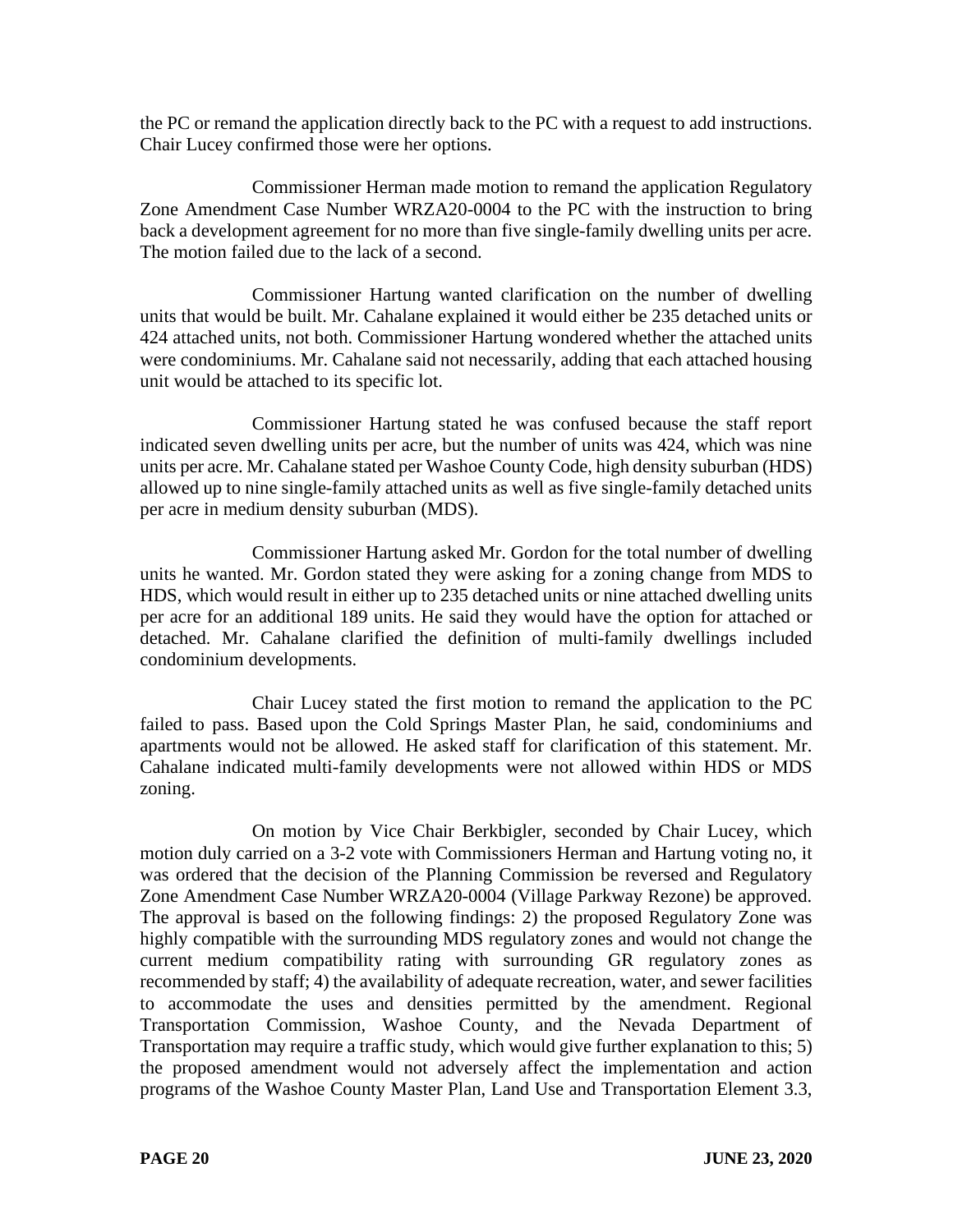which limited single-family detached residential density to five dwelling units per acre. The proposed regulatory zone amendment would increase the single-family detached residential density to seven dwelling units per acre. Staff determined that this works; 6) the proposed amendment would allow for efficient public expenditure on municipal water and sewer services, and the proposed density was allowed under the Regional Plan.

Commissioner Hartung expressed confusion about how many dwelling units the developer really wanted. Chair Lucey said questions could not be asked after the motion.

**20-0459 AGENDA ITEM 23** Recommendation to adopt an ordinance authorizing the issuance of the "Washoe County, Nevada, General Obligation (Limited Tax) Nevada Shared Radio System Bonds (Additionally Secured by Pledged Revenues), Series 2020," to acquire, construct, improve and equip building projects as defined in NRS 244A.019 within the County; providing the form, terms and conditions of the bonds and other details in connection therewith; and adopting it as if an emergency now exists [in the maximum principal amount of \$15,000,000]. Manager's Office. (All Commission Districts.

The Chair opened the public hearing by calling on anyone wishing to speak for or against adoption of said ordinance. There being no response, the hearing was closed.

Nancy Parent, County Clerk, read the title for Bill No. 1843 and Ordinance No. 1653.

On motion by Vice Chair Berkbigler, seconded by Chair Lucey, which motion duly carried on a 5-0 vote, it was ordered that Bill No. 1843 and Ordinance No. 1653, be adopted, approved, and published in accordance with NRS 244.100.

**20-0460 AGENDA ITEM 24** Introduction and first reading of an ordinance amending Washoe County Code Chapter 70 (Vehicles and Traffic) by adding a definition for "non-commissioned deputy"; by updating the traffic control committee to replace references to the director of public works with the director of the community services department; and by amending a provision related to the categories of personnel who may issue citations for illegally parked vehicles, and all other matters properly relating thereto; and if supported, set the public hearing for second reading and possible adoption of the ordinance for July 14, 2020. Community Services. (All Commission Districts.)

The Chair opened the public hearing by calling on anyone wishing to speak for or against adoption of said ordinance. There being no response, the hearing was closed.

Nancy Parent, County Clerk, read the title for Bill No. 1844.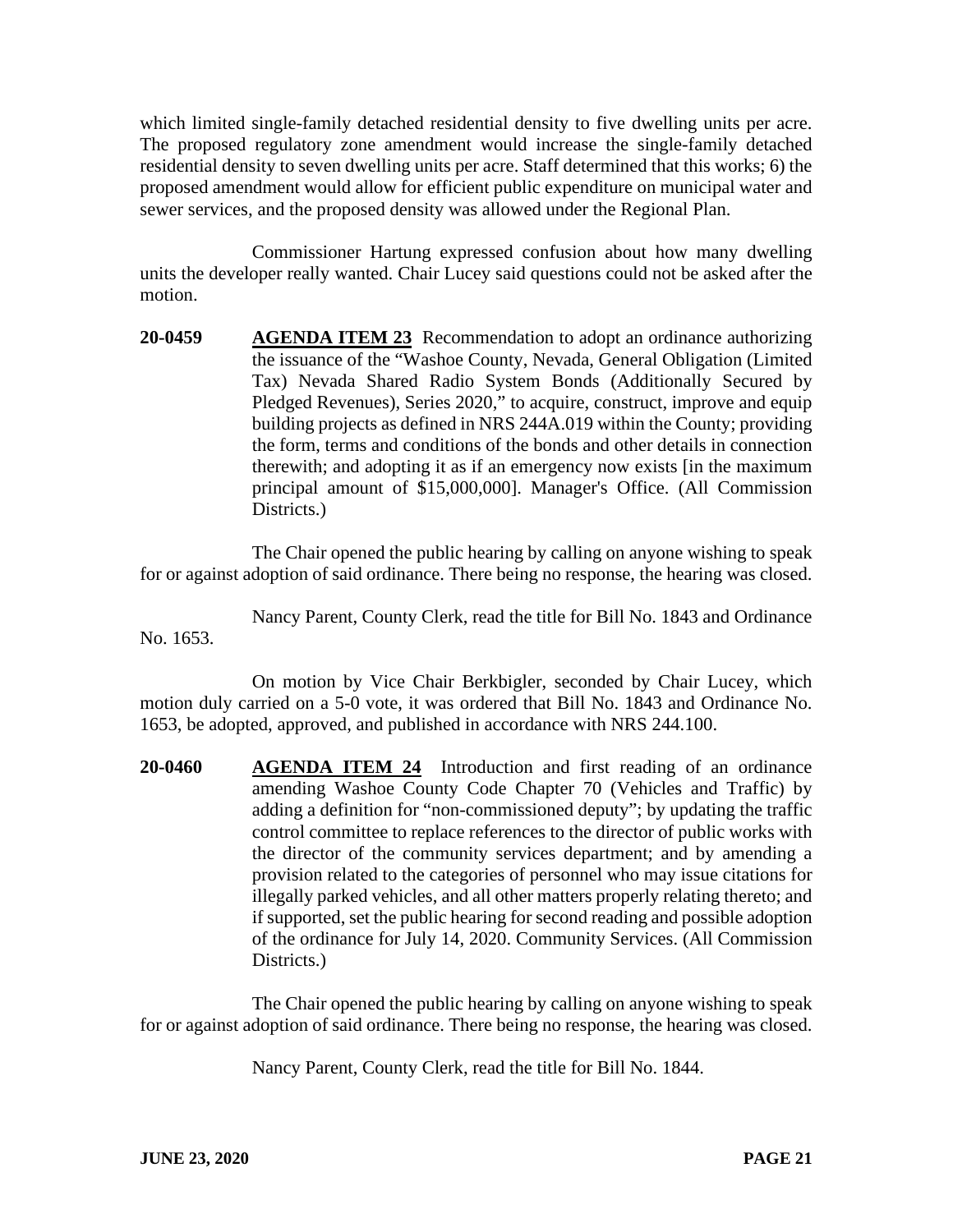Bill No. 1844 was introduced by Vice Chair Berkbigler, and legal notice for final action of adoption was directed.

**20-0461 AGENDA ITEM 25** Public hearing and possible action to: (1) consider a report of each property delinquent on its utility charges through January 21, 2020 and continued to be delinquent as of May 19, 2020 and the amount of each property's delinquency, along with any objections to the report; and, (2) After considering the report and any objections to it, determine whether to adopt the report and correspondingly adopt Resolution 20-044 to collect certain delinquent utility charges on the tax roll. Community Services. (All Commission Districts.)

The Chair opened the public hearing.

There was no response to the call for public comment.

On motion by Vice Chair Berkbigler, seconded by Chair Lucey, which motion duly carried on a 5-0 vote, it was ordered that a public hearing be held to consider a report of each property delinquent on its utility charges and the amount of each property's delinquency, along with any objections to the report. No objections were received.

Additionally, on motion by Vice Chair Berkbigler, seconded by Chair Lucey, which motion duly carried on a 5-0 vote, it was ordered that the report of each property delinquent on its utility charges and the amount of each property's delinquency be adopted along with a corresponding Resolution 20-044 that the certain delinquent utility charges be collected on the tax roll.

**20-0462 AGENDA ITEM 26** Possible Closed Session for the purpose of discussing labor negotiations with Washoe County and Truckee Meadows Fire Protection District per NRS 288.220.

Chair Lucey indicated there was no need for a closed session.

# **20-0463 AGENDA ITEM 27** Public Comment.

The following individuals left voicemails in opposition to a proposed suspension of the Washoe County Employee Association cost of living adjustments and vacation buyouts, which were played in Chambers: Ms. Sarah; Ms. Michelle Glodt-Mikoliczyk; Ms. Paula Valentine; Ms. Maria Trotter; Mr. Brian Bass; Ms. Denea; Ms. Leanna Glodt; Ms. Maria Tokarz; and Mr. Jim Ganyon. The individuals concerns included: the County's stable end-of-year fund balance; the support relied on by families; the fact that employees worked throughout the shut-down; a resulting weakening of trust of the County; the cost of living increases in the community; the \$20 million in COVID relief the County was expected to receive; and the devastation this action would cause employees.

County Clerk Nancy Parent read an email from Ms. Beth Dory, who requested that the Board of County Commissioners mandate the use of facial masks in